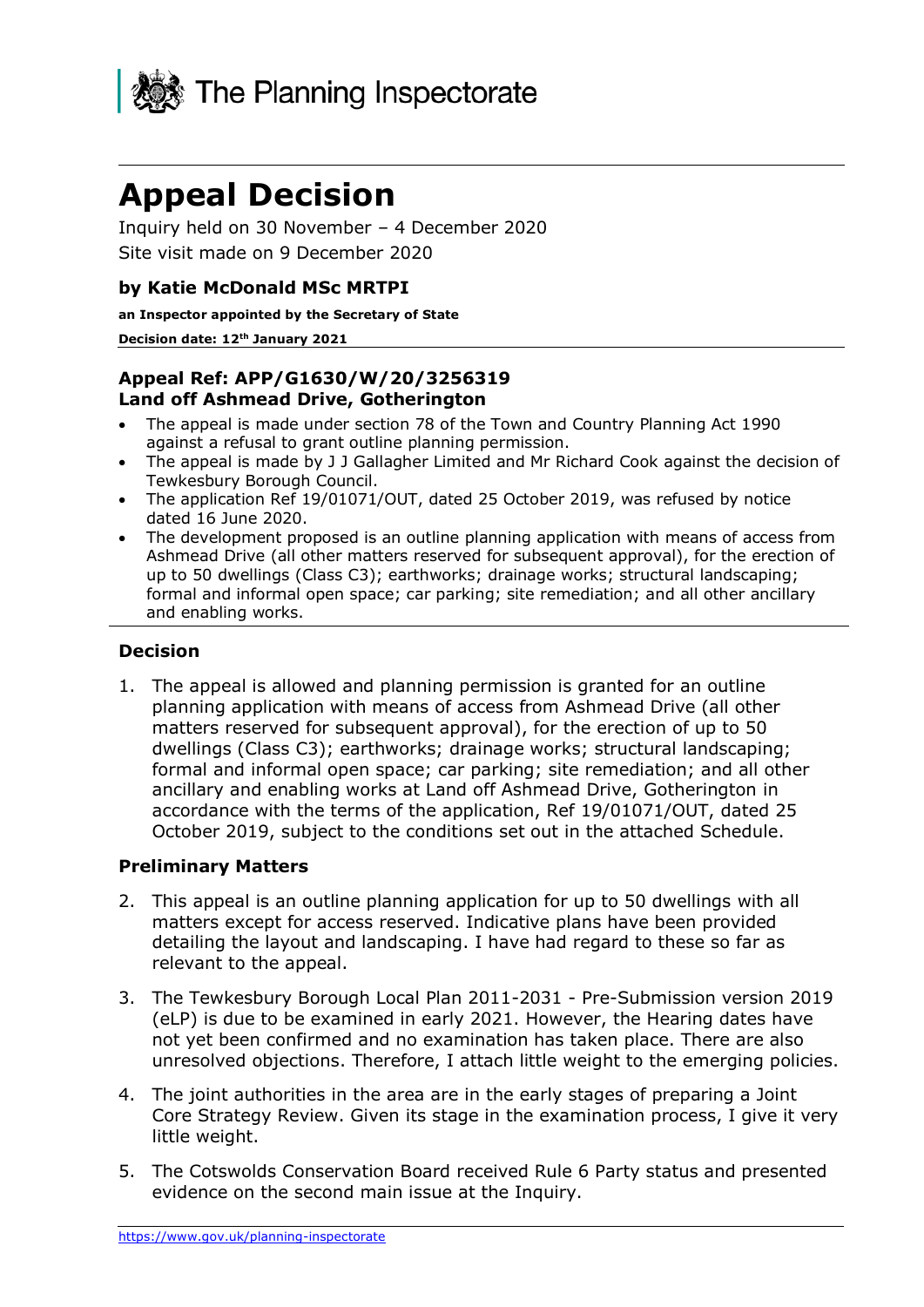- 6. Several planning obligations were submitted in draft form, discussed at the Inquiry and subsequently finalised. I have taken them all into account.
- 7. Reasons for refusal 4 and 5 were not pursued at the Inquiry owing to the drafting of the planning obligations. I have proceeded to determine the appeal accordingly.

## **Main Issues**

- 8. The main issues are:
	- (a) Whether the proposal would accord with the Council's plan led strategy for housing and growth;
	- (b) The effect of the proposal on the landscape character and appearance of the area; including the setting of, and the effect in, the Cotswolds Area of Outstanding Natural Beauty; and,
	- (c) The effect of the proposal on the social well-being and vitality of Gotherington.

## **Reasons**

- 9. Located to the south of Gotherington's settlement boundary, the site is an open and relatively flat field. Existing residential development influences the northern and eastern boundaries of the site. To the western boundary, houses on Shutter Lane are evident to the north western part, but to the south of the public right of way (PRoW) that transects the site, the park home caravan site is not overly prominent from the site itself. Agricultural fields extend to the south, separating Gotherington from Bishops Cleeve, a larger village over 500m away.
- 10. To the north and east of Gotherington is the Cotswolds Area of Outstanding Natural Beauty (the AONB) and the site falls within a locally designated Special Landscape Area (SLA). Policy justification sets out that the SLAs play a role in providing the foreground setting for the adjacent AONB.
- 11. The proposal is for outline planning permission, developing the site for up to 50 dwellings. Based on the land use plan, these dwellings would be located to the south side of the site with large areas of formal and informal open space proposed on the northern and western parts of the site.

## *Strategy for housing and growth*

- 12. Gotherington is identified as a Service Village in the Gloucester, Cheltenham and Tewkesbury Joint Core Strategy 2011-2031 (December 2017) (JCS). Policy SP2 of the JCS details that Service Villages will accommodate in the order of 880 dwellings, yet this number is not a maximum.
- 13. Policies SP2 and SD10 of the JCS broadly encourage residential development to be located in Gloucester, Cheltenham and Tewkesbury, along with rural service centres and service villages. The site is not allocated for development in the JCS and does not meet any of the exception criteria in Policy SD10, sitting outside the settlement boundary of Gotherington.
- 14. Policy GNDP02 of the Gotherington Neighbourhood Development Plan 2011- 2031 (September 2017) (NDP) identifies 3 sites for residential development. The site is not identified. The latter part of the policy refers to the future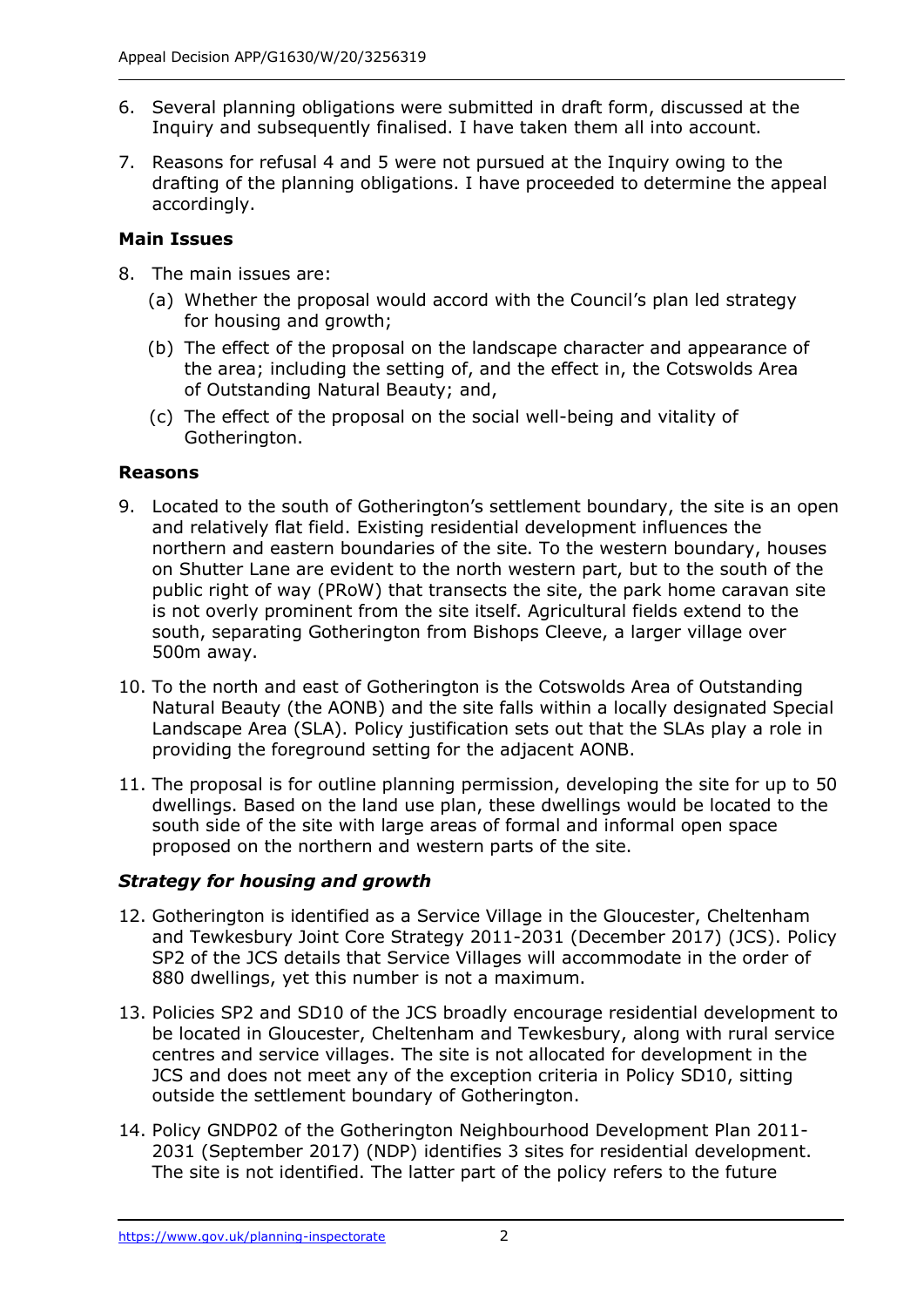development plan identifying the possibility of additional strategic housing need in Gotherington, with criteria if this occurs.

- 15. Similarly, policies GNDP03 and GNDP11 of the NDP set out criteria for development outside of the defined settlement boundary and not on allocated sites. One of the criteria in both policies is where evidenced need for additional housing in Gotherington has been established through the development plan and cannot be met within the defined settlement boundary.
- 16. The NDP identifies that Gotherington should provide around 86 homes between 2011-2031. This is based upon evidence in the Council's "Approach to Rural Sites" (February 2015) document, which has also formed the evidence base for the eLP. The allocated sites proposed a minimum of 66 new dwellings, with the 3 ensuing planning permissions granting 69 dwellings. Paragraph 5.11 of the NDP sets out that with the 3 allocated sites, and including 26 dwellings completed prior to the NDP being made, there would be a minimum of 92 dwellings delivered.
- 17. The appellant argued that the 3 allocated sites would not deliver the 92 dwellings and there was a shortfall of 23 units. I disagree. When 5.11 is read as a whole, 26 units were delivered after 2011 while the NDP was being prepared/examined. These form part of the housing supply in the plan period. Therefore, based upon the NDP, there is no identified shortfall of housing in Gotherington itself. That said, the Council acknowledge there is a shortage of housing in the Borough, with there being less than a 5 year housing land supply. I shall return to this matter later.
- 18. To conclude on this main issue, the location of development would not accord with the Council's plan-led strategy for housing and growth. This would be contrary to policies SP2 and SD10 of the JCS and policies GNDP02, GNDP03 and GNDP11 of the NDP. There would be conflict with Policy RES3 of the eLP, as the location of development would also not meet the strategy for the distribution of new development in the area, given the settlement boundary of Gotherington is not proposed to change in the eLP.

## *Landscape character and appearance*

- 19. There are several topic areas in relation to this main issue referred to in the reason for refusal and the evidence before me. Therefore, I have split this section into subheadings dealing with each issue before concluding overall.
- 20. Although the site is within the SLA, its contribution to the setting of the AONB is limited. It has few special qualities aside from being a pleasant undeveloped field and given its proximity to the village and sense of enclosure on most sides, even its landscape and visual quality is low.
- 21. The importance of the AONB is enshrined by statue, and paragraph 172 of the National Planning Policy Framework (the Framework) gives great weight to conserving and enhancing landscape and scenic beauty in AONBs. Additionally, Policy SD7 of the JCS requires proposals within the setting of the Cotswolds AONB to conserve and, where appropriate, enhance its landscape, scenic beauty, wildlife, cultural heritage and other special qualities. Proposals will be required to be consistent with the policies set out in the Cotswolds AONB Management Plan 2018-2023 (MP). Various policies in the NDP also seek to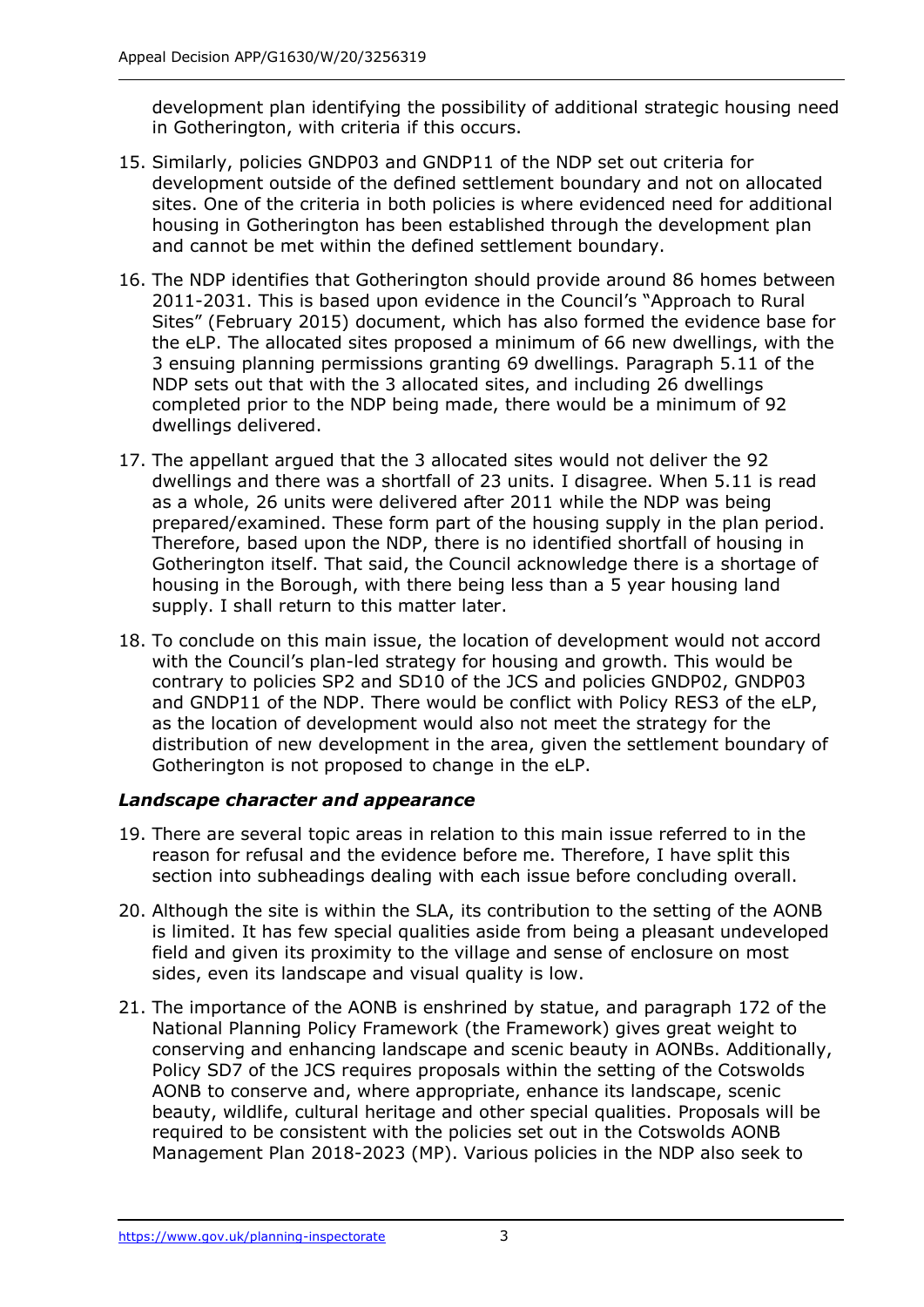protect the AONB and views into and out of it, particularly those from Nottingham Hill and Cleeve Hill.

22. Policy CE1 of the MP sets out that proposals that are likely to impact on, or create change in, the landscape of the Cotswolds AONB, should have regard to the scenic quality of the location and its setting and ensure that views – including those into and out of the AONB – and visual amenity are conserved and enhanced.

#### *Views towards the AONB*

- 23. From the PRoW that runs east west and the PRoW that runs south to Bishops Cleeve, views of the AONB can be appreciated, especially towards Nottingham Hill and Cleeve Hill.
- 24. The proposal would introduce built development onto the southern parcel of the site. By its very existence, views from the PRoWs towards the AONB, in particular Nottingham Hill, would be changed by the introduction of housing. Whilst these views are of a high quality, given they take place from the PRoWs, the views are transient, appreciated by people travelling along the routes for a relatively short amount of time.
- 25. A large area of open space on the northern part of the site, along with footpath linkages is proposed. Unlike the existing transient views, the open space would provide people with the opportunity to spend time viewing the AONB, which would still be visible above or between the new houses depending upon where one was situated on the open space. Furthermore, the appellant has submitted a unilateral undertaking (UU) that makes provision for a multi-purpose community area (MPCA). The purposes of this space would be for meeting, play or holding events and the UU describes its form would be either a seating area (such as a mini amphitheatre) or covered space (such as a band stand).
- 26. Providing the MPCA is sensitively sited, the space, particularly that of a mini amphitheatre, would provide a formal area in which the public could view the AONB, including Nottingham Hill for as long as they desired. Owing to the formal and informal space becoming publicly available space, existing views from this currently private part of the site towards the escarpment and AONB would become publicly available. Whilst these views would include the new housing development in the foreground, I do not consider that this would significantly reduce the quality of the view. This is because existing housing development is visible from the existing PRoWs and the 'new' views could be appreciated for a longer and more leisurely period. Additionally, views from the PRoWs would also remain above or between the dwellings, such that at different points along the PRoWs, some views could still be gained.

#### *Views from the AONB*

- 27. The effect of the proposal on views from Nottingham Hill and Cleeve Hill was the subject of much discussion during the Inquiry, and I viewed the site from both viewpoints on my visit.
- 28. Evidence at the Inquiry focussed on whether paragraph 172 of the Framework was relevant to this appeal. Having regard to case law<sup>1</sup> presented, along with the Planning Practice Guidance, in my view, although the proposal is outside

<sup>&</sup>lt;sup>1</sup> Stroud District Council v SSCLG v Gladman Developments Limited [2015] EWHC 488 (Admin)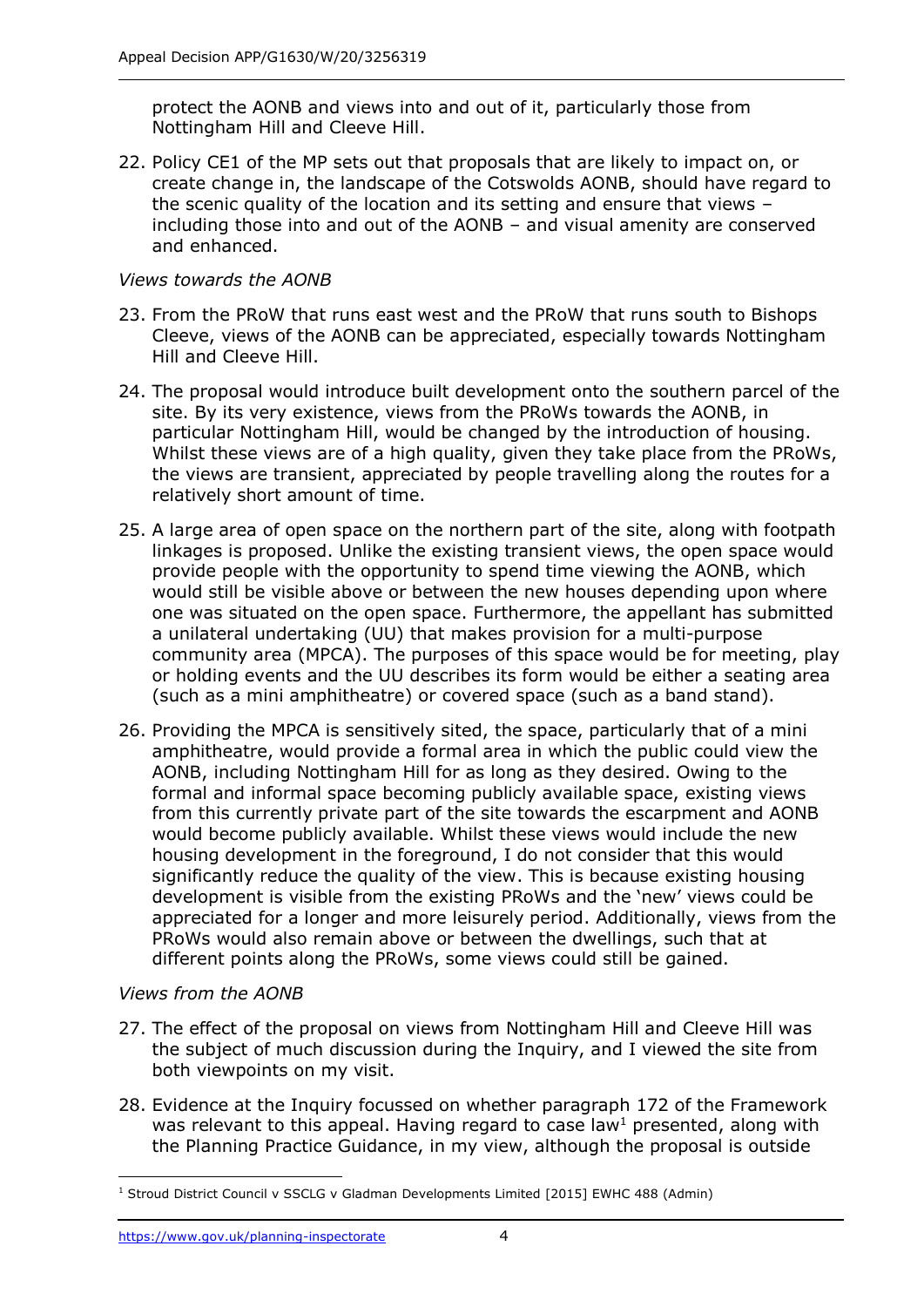the AONB, the effect on views out of the AONB, gained from within the AONB would result in paragraph 172 being relevant.

- 29. *Nottingham Hill* the appellants conclude the effect from this viewpoint would be moderate adverse. The Council state major/moderate adverse. The Rule 6 Party state significant adverse.
- 30. The viewpoint takes in a panoramic view from the Cotswold escarpment towards the Vale of Gloucester/Severn Vale with the Malvern Hills beyond. Gotherington is prominent in the foreground and the proposal would be visible. That said, the view is extensive and long ranging, and the development would be located between 2 'fingers' of development that run along Cleeve Road and the park home caravan site. Whilst it would introduce permanent built development onto an undeveloped site, it would be an edge of settlement site, enclosed from this view point on 3 sides by other built development, such that in the context of the wide ranging view, the proposal would not lead to a major or significant adverse effect. Indeed, I agree with the previous Inspector, who assessed a similar appeal<sup>2</sup> at this site, that it would recede into the existing settlement pattern.
- 31. However, I acknowledge that views from the escarpment are one of the special qualities of the AONB, and the effect would be moderately adverse owing purely to the introduction of built development and the change to the view. This would lead to a moderate harm to the AONB from this viewpoint.
- 32. *Cleeve Hill* the view from Cleeve Hill is more extensive than that from Nottingham Hill and takes in Cheltenham, Bishops Cleeve, Gotherington, other villages and open countryside. Views of the site are available and it is seen as part of the gap between Gotherington and Bishops Cleeve, yet, the site is clearly enclosed on 3 sides by development from this viewpoint. Additionally, in the context of the wide panoramic views taken from this point, the development of the site would have a neutral effect.

## *Coalescence of Gotherington and Bishops Cleeve*

- 33. Spatially, the gap between Gotherington and Bishops Cleeve would not be reduced by the proposal given the existing development to 3 sides of the site. Indeed, the narrower gap that exists between dwellings on Cleeve Road and the Homelands site would remain the same, and there would be a substantial gap of over 500m remaining between the site and Bishops Cleeve.
- 34. When viewed from Nottingham Hill, even with the new residential development that has taken place in Bishops Cleeve, because much of Bishops Cleeve is not readily visible, and the site is enclosed on 3 sides, it would also not result in encroachment or perceived coalescence of the villages.
- 35. From Cleeve Hill, similarly, the site is visibly enclosed by existing development and the proposal would not contribute towards further coalescence of Gotherington and Bishops Cleeve. From other viewpoints around the site, there would not be a noticeable reduction in the gap.
- 36. Nonetheless, perceptually, residents and the Council take the PRoW running east west across the site to be the natural line of where development stops in the village. Development to the south of this, where the housing is proposed,

<sup>2</sup> APP/G1630/W/17/3175559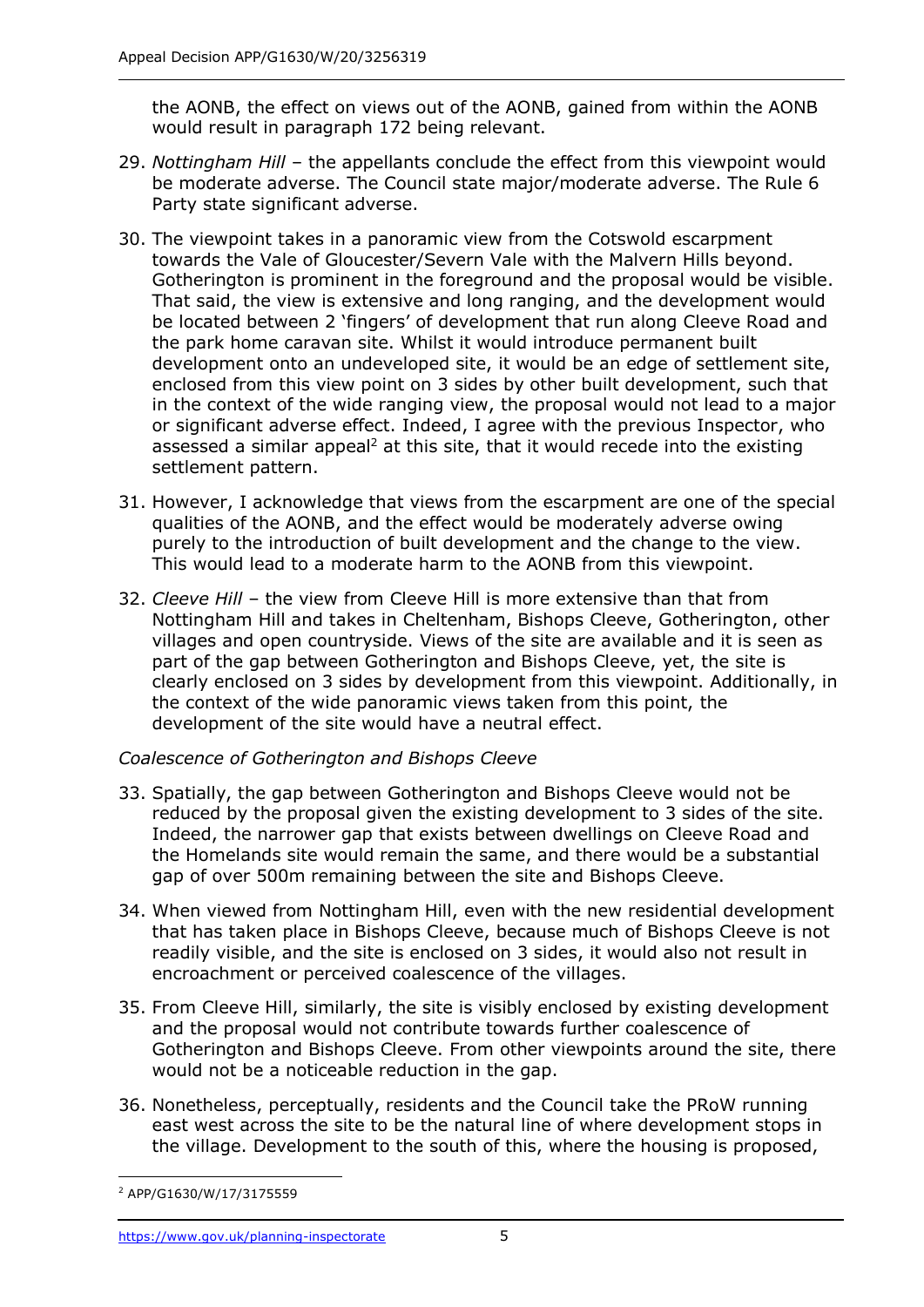would, in their view, perceptually bring Gotherington closer to Bishops Cleeve. When travelling on the PRoW than runs north south between the villages, I agree there would be a sense of development advancing towards Bishops Cleeve.

- 37. However, the indicative plans show a landscaping buffer to the southern edge of the site. This would continue the existing well-established landscaping strip to the south east corner of the site along the southern boundary, to the extent that any perceptual effect of encroachment from this PRoW would be satisfactorily ameliorated over time. Therefore, a strong sense of separation would be maintained.
- 38. The site's allocation in the eLP strategic gap policy was also the subject of much discussion. However, this is a matter for the Local Plan Inspector in examining the eLP.
- 39. Nevertheless, it is my view that the site does not function as an essential part of the gap between villages and development of the site would appear as an infill. Additionally, a clear gap would remain which is likely to be subject to protection in the eLP, and development of the site would not result in coalescence of Gotherington and Bishops Cleeve.

#### *Linear form of Gotherington*

40. The proposal would not project into the open countryside beyond existing development southwards. When viewed from Nottingham Hill, although the depth of Gotherington would become greater and the proposal would not follow the linear shape of the settlement; to my mind, it would be read as infill development. Even so, Malleson Road and Gretton Road would remain as the most prominently developed roads in the village, and the linear form would not be adversely affected.

#### *Conclusion on landscape character and appearance*

- 41. Given its location adjacent to the settlement boundary, the relatively enclosed nature of the site and its limited contribution to the SLA; development of the site would not appear as a significant encroachment into the surrounding rural landscape that could be considered as harmful or disproportionate. The gap between villages would be maintained and the linear nature of Gotherington would not be adversely affected. Views towards the AONB from the site would change, but with the views that would become available from the open space, the effect would be acceptable.
- 42. It is, however, inevitable that there would be a permanent change to the landscape character of the area by the development of a greenfield site with housing. Whilst the site is not a valued landscape for the purposes of paragraph 170 (a) of the Framework, the site is locally valued, and the proposal would not enhance the landscape character of the area. For this reason, there would be some limited harm. There would also be a moderately adverse effect from the viewpoint at Nottingham Hill. Furthermore, whilst the effect on the view from Cleeve Hill would be neutral, it would not enhance landscape and scenic beauty.
- 43. Therefore, when looking at the overall effect and drawing this together, it is my view that the proposal would lead to some limited harm to landscape character and appearance of the area and the setting of the AONB. There would be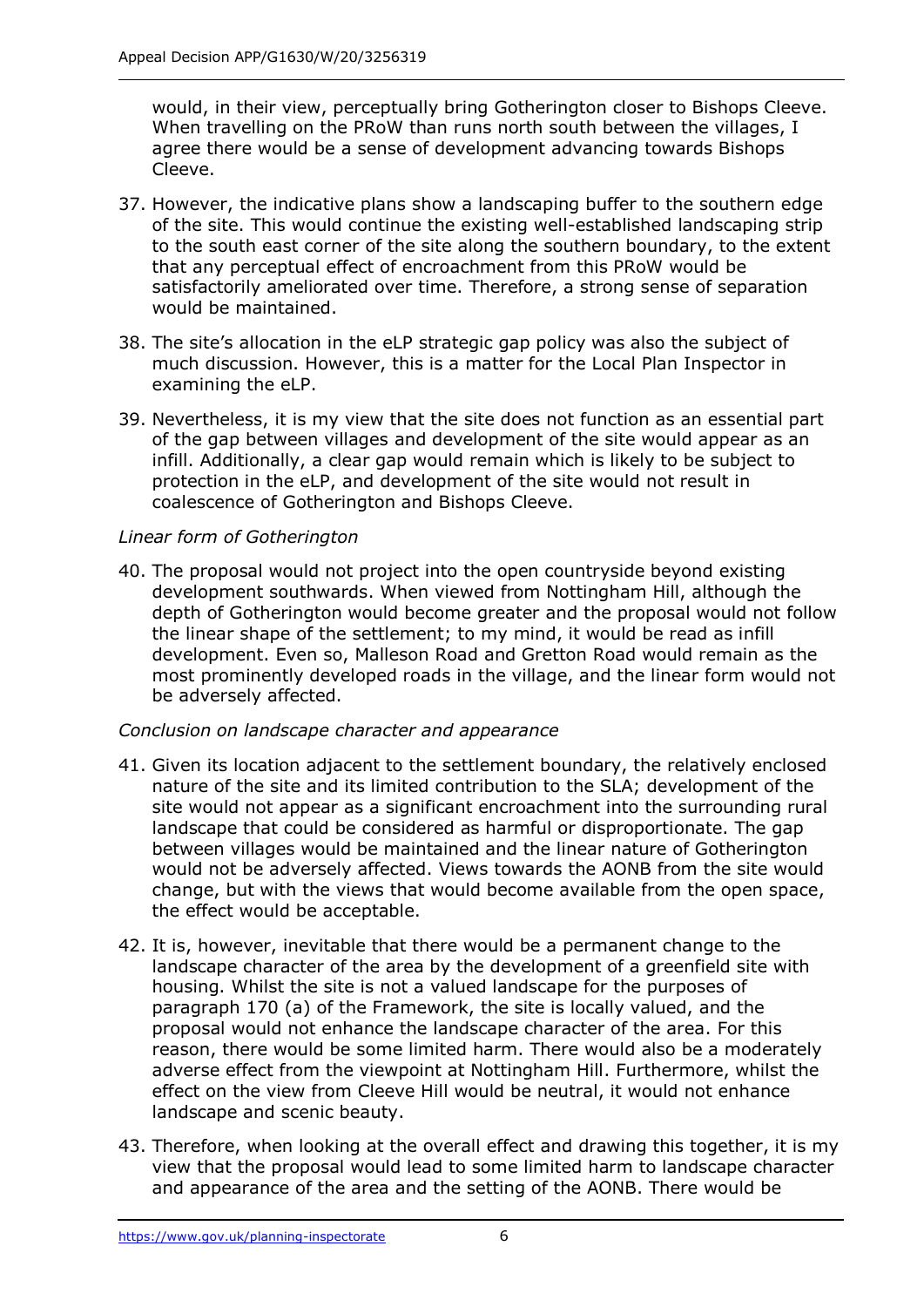overall moderate harm to views from the AONB. Thus, the proposal would conflict with Policy LND2 of the LP, Policies SD6 and SD7 of the JCS, Policies GNDP02 and GNDP09 of the NDP, and Framework paragraphs 170 and 172. However, given my finding on the views towards the AONB, there would be no conflict with GNDP10 of the NDP, which seeks to give special attention to locally significant views.

- 44. Like the previous Inspector, I agree that LND2 of the LP is not entirely consistent with the Framework, and this reduces the weight which I afford it.
- 45. Whilst I do not find the site to be of high quality in landscape terms, based on the current eLP, there would be conflict with Policy LAN1, which seeks to maintain the quality of the natural environment and its visual attractiveness. However, given my findings on the gap, there would be no conflict with Policy LAN3 of the eLP, which seeks to protect the strategic gaps.
- 46. My conclusion on this main issue is different to that of the previous Appeal Decision on this site. However, I do not know what evidence was presented to this Inspector; and the evidence presented to me, particularly the effects from the AONB, have led me to a different opinion.

## *Social well-being of Gotherington*

- 47. Gotherington village is identified as a Service Village in the JCS and would be expected to take a reasonable amount of new housing development. That said, the village has seen housing developments built out over the last few years on sites at Malleson Road and Shutter Lane.
- 48. The previous Appeal Decision at the site, for a very similar development, found there would be harm to the social well-being of the village at the time of the decision. This was owing to the scale and extent of development that had taken place in the village at the time, and the Inspector was not provided with persuasive evidence that the facilities were capable of expansion.
- 49. However, since this decision was made in April 2018, these housing developments have been substantially completed such that it would be reasonable to conclude that their effect upon the village has been largely absorbed or would be by the end of this year. Indeed, the appellant's evidence indicates that the last property within the Shutter Lane development was purchased in September 2017, and development of Malleson Road is projected to be completed by the end of March 2021. Development of this site would not commence until around 2023/24, and at that point, would result in around a 9% increase in the village, which is not exceptionally large, nor disproportionate to the size of the village at that time. I also note there is no anticipated delivery of homes in Gotherington between 2021/22 to 2022/23, nor anytime beyond this except for this site. Thus, when dwellings would start to be delivered, no new homes would have been delivered in the village for 2 years, so any new development could be assimilated differently to when the previous Inspector was considering the proposal.
- 50. Moreover, as part of the proposal, a Multi-Use Games Area (MUGA), Locally Equipped Area of Play (LEAP) and MPCA would be provided on-site within the area of Public Open Space. This MUGA and MPCA are new to the proposal before me. Together with the LEAP, these facilities are likely to act as a focal point for the development which would benefit both new residents and the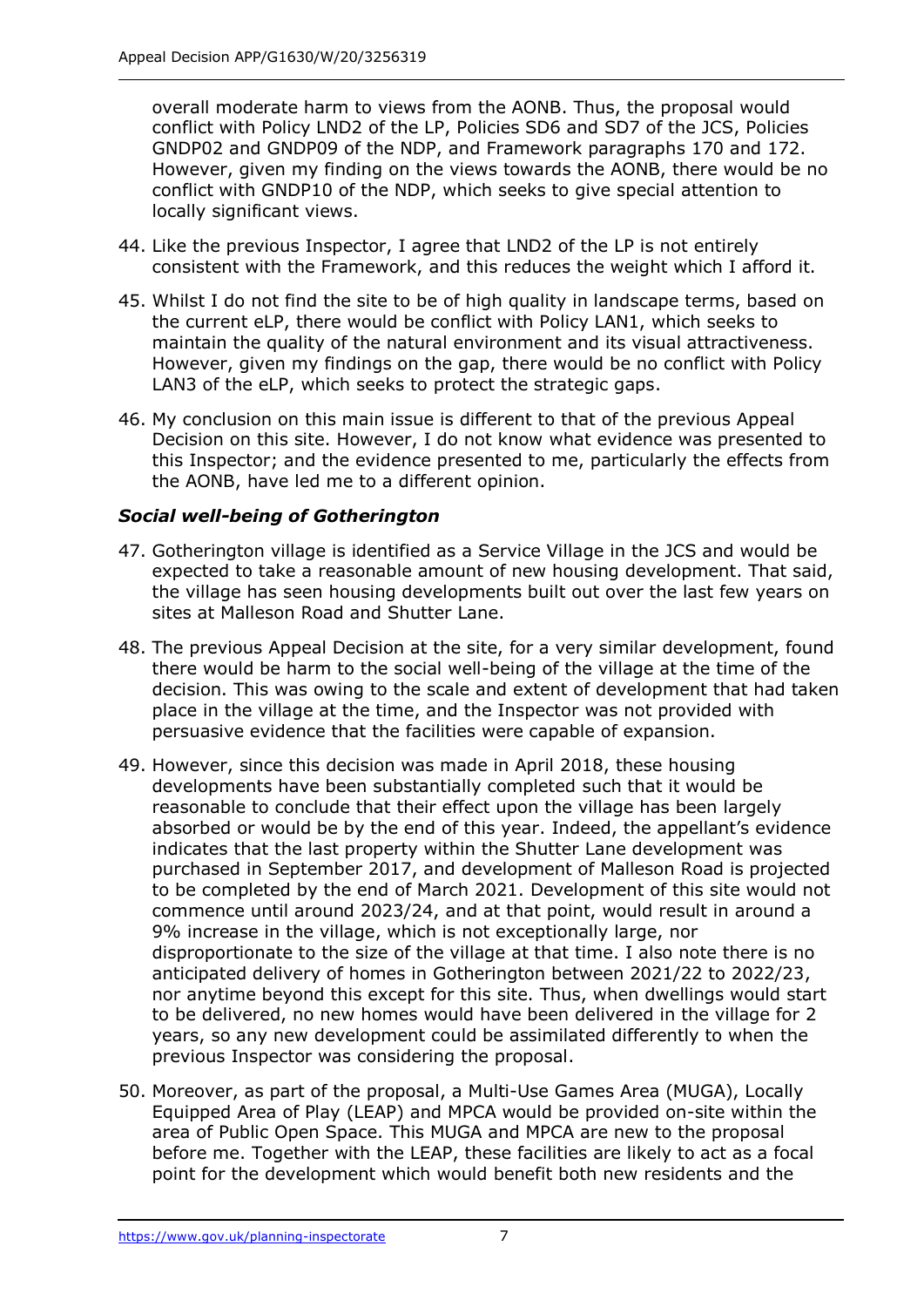existing community. The public open space and MUGA would also accord with aspirations from the NDP by providing more activities for young people. The MUGA could be used for football of which residents assert a shortage, and any potential noise issues would be addressed at a later stage. The MPCA would deliver a social benefit for people of all ages being able to meet in a formalised area, and the LEAP would provide an area of play for children and parents or carers to meet. These on site facilities would be of a social benefit and contribute towards supporting strong, vibrant and healthy communities. The current space is valued by the community and formalised use of it would be of benefit to the existing residents.

- 51. Furthermore, the monetary contributions towards the provision of school places, which is agreed by the County Council, indicates that the increase in demand can be accommodated, even if this is in Bishops Cleeve. However, as the catchment area for the primary school includes this site, I see no reason why occupiers of the new dwellings would not be able to access school places over time. Other planning obligations will provide monies toward libraries to ensure any effect upon their capacity is suitably mitigated. The Community Infrastructure Levy (CIL) would also provide monies in the village.
- 52. The range of services in the village is satisfactory and although the Council considered them to be generally low quality, I disagree. The evidence I have been presented with demonstrates that the facilities are well used, and new residents could access them if they wished to do so. This would have a positive effect upon local services and facilities. Furthermore, whilst there may be waiting lists for some groups, this is not uncommon for popular children's activities. The residents assert that the village hall has a restricted layout and size. Whilst this may be the case, there are other facilities in the village, such as the Old Chapel, and it is also not uncommon for older community buildings to have some form of size restriction.
- 53. Whilst the proposal is not anticipated by the NDP, the cumulative development of the village would not be overly disproportionate, and there is no tangible evidence before me that the village has reached capacity. Furthermore, I gauged a strong sense of community from the interested parties such that I see no reason why new residents would find it difficult to assimilate into the village.
- 54. Therefore, the proposal would not be harmful to the social well-being and vitality of the village. Moreover, given the onsite facilities and the many benefits new housing can bring by enabling local people to stay local, providing family homes and contributing to the local economy, it could lead to an enhancement of the vitality and well-being in the village.
- 55. This would be compliant with Policy SP2 of the JCS, which seeks to accommodate lower levels of development proportional to their size and function. There would also be compliance with the Framework, which seeks to support strong, vibrant and healthy communities.

## **Other Matters**

## *Housing Land Supply*

56. The Council cannot demonstrate a 5 year housing land supply. At this appeal, the Council claim that it has 4.37 years supply, based on the October 2020 Five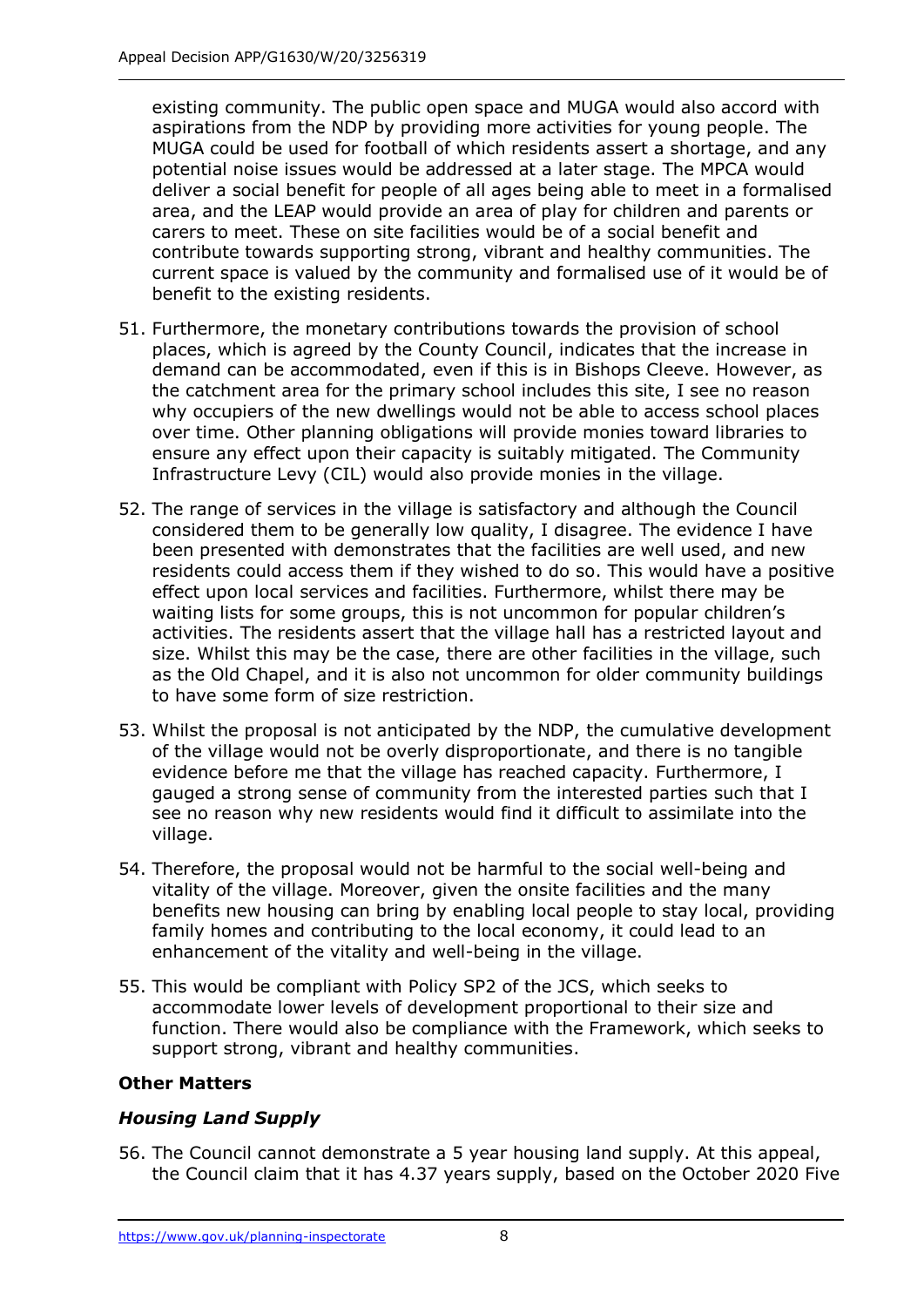Year Housing Land Supply Statement (HLSS). The appellants assert 1.82 years. The significant difference in numbers is largely attributed to the Council's reduction in its 5 year annual requirement owing to a significant oversupply in previous years.

57. On the first day of the Inquiry, the appellants brought to my attention the Council's response to the eLP Examining Inspector's preliminary questions. Within this document, the JCS Monitoring Report (Autumn 2020) is appended and sets out that Tewkesbury Borough has 2.9 years of housing supply. To explain this clear anomaly in evidence, the Council referred me to paragraph 3.2 of the response, which sets out that "*the Council's Housing Monitoring Report 2019/20 and Five Year Supply Position Statement will provide the most up to date information specific to Tewkesbury Borough*". However, whilst this may be the Council's position, the JCS Monitoring Report is dated a few months prior to the publication of the HLSS and the very different figures in each document weakens the Council's position on this matter.

#### *Additional supply*

- 58. The Council indicate that their approach to incorporating additional supply is consistent with Planning Practice Guidance (PPG) paragraph  $32<sup>3</sup>$ . This states that "*where areas deliver more completions than required, the additional supply can be used to offset any shortfalls against requirements from previous years*". However, paragraph 73 of the Framework states "*LPAs should identify and update annually a supply of specific deliverable sites sufficient to provide a minimum of five years' worth of housing against their housing requirement set out in adopted strategic policies*".
- 59. The policy in the Framework makes no allowance for subtracting additional supply from the annual requirement. Moreover, whilst the guidance in the PPG enables LPAs to take additional supply into account, there is no requirement to do so. It is not a symmetrical approach to dealing with undersupply as advocated by the Council.
- 60. PPG paragraph 32 details that the additional supply can be used to offset shortfalls against requirements from previous years. Therefore, shortfalls against requirements from previous years would be necessary, in order to take account of any additional supply. The requirement from previous years, being those since the development plan was adopted, is 495 dwellings per annum (dpa). In the 3 years since adoption, there has been an overall surplus of 797 dwellings, and since the base date there has been an overall surplus of 1,115 dwellings. Therefore, there is no shortfall against requirements from previous years which could conceivably be offset.
- 61. Furthermore, for a site to be considered deliverable, it should be available now, offer a suitable location for development now, and be achievable with a realistic prospect that housing will be delivered on the site within five years. Housing already delivered cannot possibly meet this definition.
- 62. The Council's argument that the loss of additional housing delivery would have significant implications for plan making, potentially resulting in Council's holding back sites and restricting sites, is unfounded. This is because it would be unreasonable to refuse planning permission for housing if there had been

<sup>3</sup> Reference ID: 68-032-20190722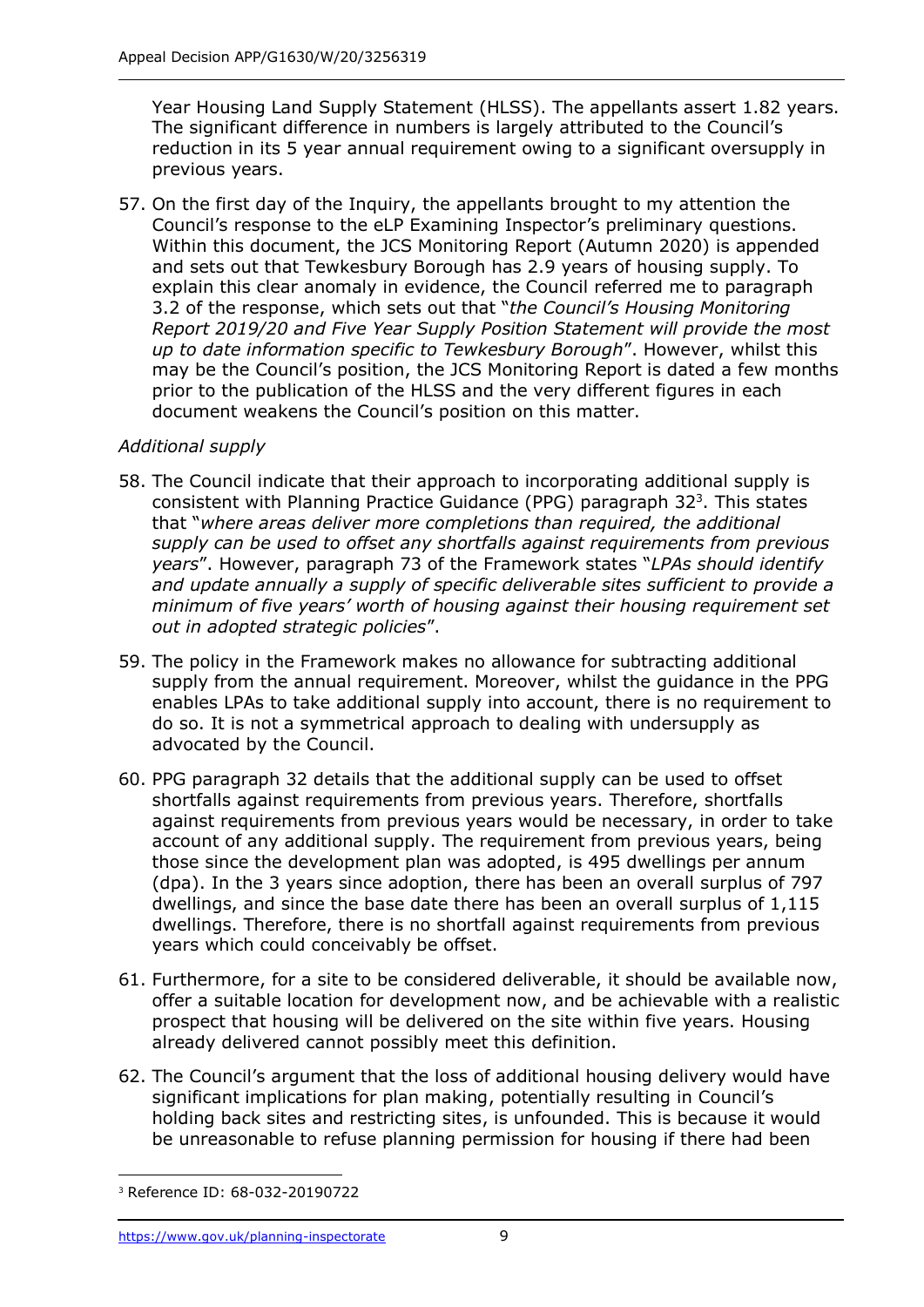additional supply, bearing in mind the Government's objective of significantly boosting the supply of homes. Additionally, Policy SP1 of the JCS requires at least 9,899 new homes. There is no maximum number.

63. Whilst it is clear that housing above the annual requirements has been delivered in the area and housing supply has been boosted in line with the Framework; it is my view that additional supply is not a tool that can be used to discount the Council's housing requirement set out in its adopted strategic policies. Consequently, the annual requirement should be 495 dpa as set out in the adopted strategic policies, and the future supply should reflect this. Therefore, the past additional supply should be removed from the 5 year housing requirement. As detailed by the appellant, this would reduce the housing land supply to 2.4 years.

## *Disputed sites*

- 64. *Land at Fiddington, Ashchurch* the site has outline planning permission and is subject to several planning conditions. One of these is the submission of a site wide master plan prior to reserved matters, which is currently being considered by the Council. As it stands, there are outstanding concerns from Sport England and a re-consultation was taking place.
- 65. There have been no pre-application discussions or the submission of reserved matters application, nor does it appear any site assessment work has taken place. There is also no known developer. Notably however, the email I have from the site promoter, which agrees with the Council's trajectory in the HLSS, postdates the publication of the HLSS. This raises significant concerns over the validity of the trajectory used. I appreciate the site promoter may have a good track record for delivering sites and the Council believe there is no reason to prevent development within a 5 year period, yet, the site promotor is not the developer. The test in the Framework is that there should be clear evidence that housing completions will begin on site within five years. In this case, I do not believe I have clear evidence.
- 66. *Land at Stoke Road, Bishop's Cleeve* similar to the above site, the site has outline planning permission. The Council is in pre-application discussions with a major housebuilder, but these details are confidential. However, no reserved matters, site assessment work or conditions have been submitted for discharge. The site remains in the ownership of the promoter, and again, the email from the site promotor, which considers the Council's trajectory to "*remain broadly accurate*" also postdates the publication of the HLSS.
- 67. Therefore, it would be unrealistic to expect housing to be delivered on site in 2022/23, and I have no clear evidence to suggest this. Yet, the pre-application discussions indicate that there is developer interest and it would be reasonable to assume some delivery in 2023 and beyond.

## *Future supply*

- 68. Aside from the 2 disputed sites and windfall developments, there is only one other site beyond years 1 and 2 in the trajectory which is predicted to deliver 5 dwellings. Notwithstanding my findings on the above sites, this is a grave situation.
- 69. The Council asserts that the eLP contains numerous housing allocations, which will feed into the supply following adoption. However, at the current time, the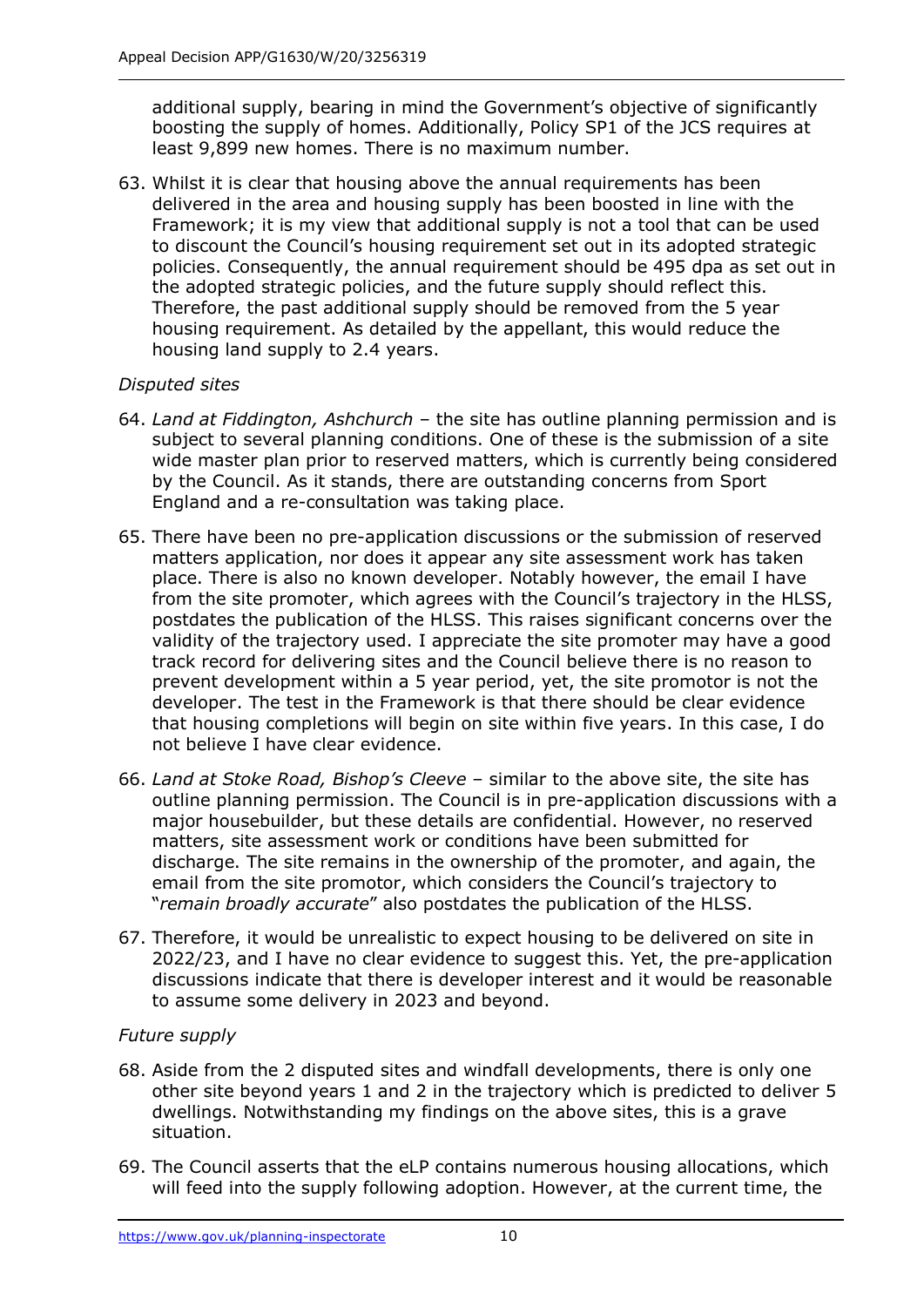plan is of limited weight and these allocations should not be included in the trajectory. Furthermore, the eLP details that it is not the role of the Plan to meet the shortfall identified by the JCS, but it could contribute towards meeting some of this housing need.

- 70. The JCS was adopted with a shortfall, which was to be remedied by an immediate review on the plan. It is now 3 years later and there is little progress towards this.
- 71. The trajectory does not include sites which have a resolution to permit awaiting planning obligations. I also have very little evidence to indicate if any of these would come forward in the next 5 years. There are also, it is asserted, numerous major applications for housing being considered. Nonetheless, as these sites are not been included in the trajectory, I have little evidence whether these would be deliverable.
- 72. Therefore, despite the Council's arguments, the future supply in the borough, at the current time is deeply concerning.

#### *Conclusion on housing land supply*

73. Considering my conclusions on the additional supply and the disputed sites, the housing land supply would reduce to 1.82 years. This reflects the appellant's conclusions. Additionally, the lack of supply beyond year 3 is deeply concerning; and, even if I had taken account of the additional supply, the Council would still not have a 5 year housing land supply and the past trend of additional supply is not projected to continue.

#### *Provision of market and affordable housing*

- 74. The state of housing land supply is such that very significant weight should be given to the delivery of housing generally. Additionally, the Council could provide me with no 'better' sites for development. The site has good accessibility to facilities and services using a genuine choice of transport modes.
- 75. Furthermore, the proposal would deliver 40% affordable housing. This would be policy compliant (with JCS SD12) and there is an accepted need for 126 affordable houses per annum in Tewkesbury. The appellant asserts there will be a shortfall of 333 affordable dwellings in the next 5 years. The Council does not dispute this, and the delivery of this site would double the affordable housing stock in the village.
- 76. Although I heard comments from interested parties that there is little need for affordable housing in the village itself, on the substantive evidence before me, there is little affordable housing stock in the village and there is a clear need in the Borough. This proposal would deliver a considerable amount of affordable housing, which is a benefit of significant weight.

#### *Ecology and biodiversity*

77. The proposal would produce net gains in biodiversity from the creation of attenuation features, with permanent water elements, tree planting and wildflower grassland within areas of open space. It would create around 17% net gain for habitat areas and about 83% net gain for linear features. This is a significant benefit in favour, providing more net gains than would be necessary.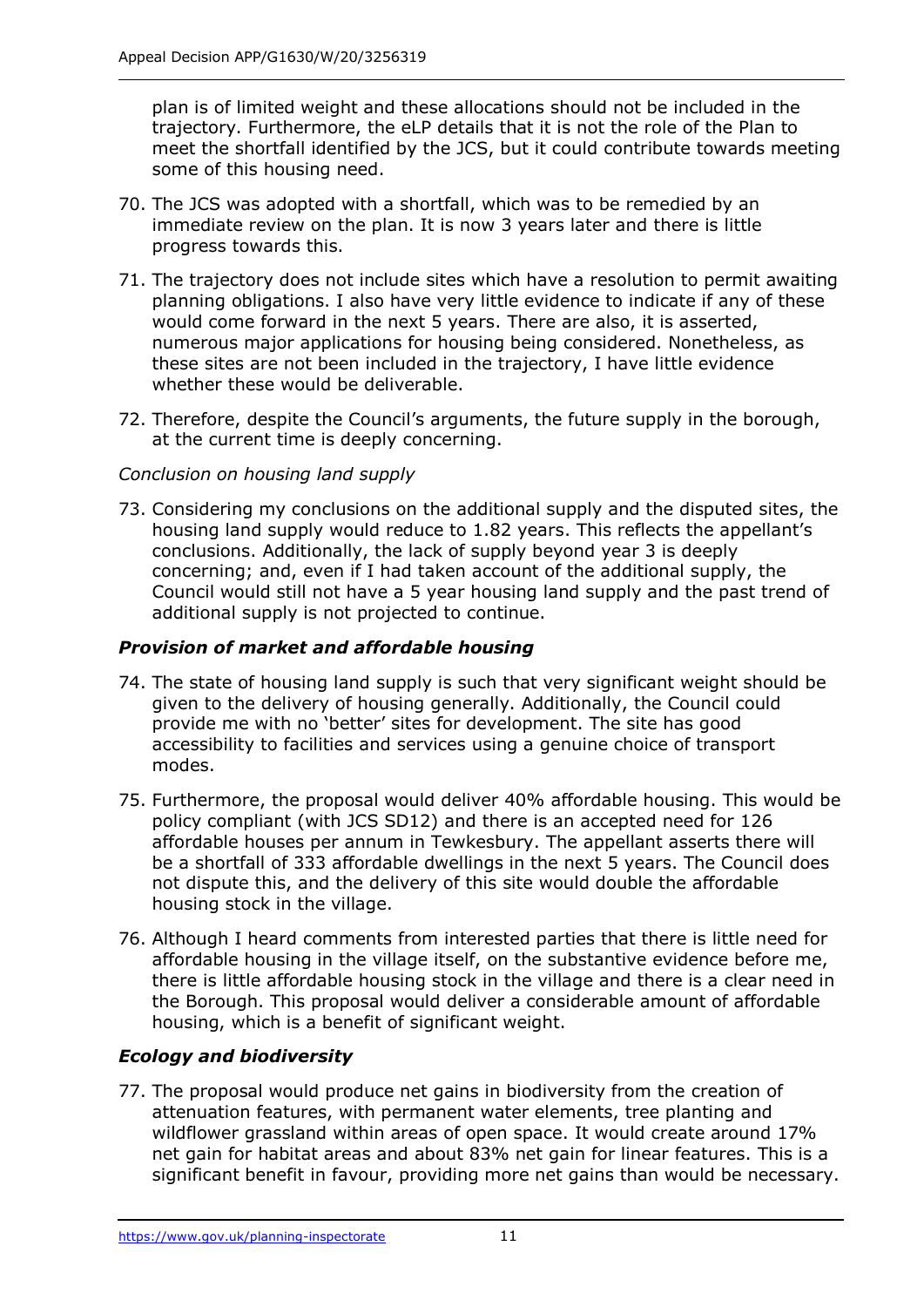#### *Habitats Regulations Assessment*

- 78. The proposal is near to Cleeve Common Site of Special Scientific Interest (SSSI), Dixton Wood Special Area of Conservation (SAC) and Bredon Hill SAC, such that development of the site could have a significant effect upon the important interest features of the sites. These effects would be the increase in people who may visit the SSSI and SACs for recreational purposes, and this could adversely affect the integrity of the sites.
- 79. The Shadow Habitats Regulation Assessment (SHRA) carried out by the appellant details that fewer than 1 additional visitor (0.79) would be likely to visit either the Dixton Wood SAC or Bredon Hill SAC annually. Therefore, recreational pressure would not be likely and there would be no adverse effects either alone or in-combination on the integrity of the SACs.
- 80. However, future residents may use Cleeve Common more frequently and the SHRA advises that new homeowners should be made aware that, in order to maintain the conservation value of the SSSI, livestock may be grazing on the common. As such, dogs should be kept under control and walkers should be vigilant. Homeowner information packs (HIPs) should be provided to all new residents, outlining informal recreational assets in the area and key 'Countryside Code' messages.
- 81. With the HIPs, the potential adverse effect would be avoided, and the integrity of the site would not be adversely affected. The aim of this would be to direct new residents to other sites, avoiding the SSSI. Natural England have no objections to the proposal on this basis.
- 82. I am satisfied that the HIP could be effectively secured by condition, and having undertaken the appropriate assessment, I am satisfied that the scheme would not adversely affect the integrity of the nearby habitats sites.

#### *Public Open Space*

83. The amount of public open space on site would exceed the standards set out in Policy RCN1 of the LP, and this would be of a moderate benefit to the scheme.

#### *Economy*

84. The development would have an economic benefit through the provision of jobs over the construction period as well as the contribution the local economy throughout the lifetime of the development. The appellant purports £3.4M gross value added per annum and £1.1M per annum on retail expenditure. However, all residential development of this scale is likely to deliver similar benefits, and this weighs moderately in favour.

#### *Highways*

85. Despite assertions from local residents, the substantive evidence presented on highway matters indicates that the surrounding highway network has sufficient capacity to accommodate the additional traffic resulting from the proposed development. Therefore, there would be no harm caused to the safety of users of the highway, nor any adverse effect upon capacity.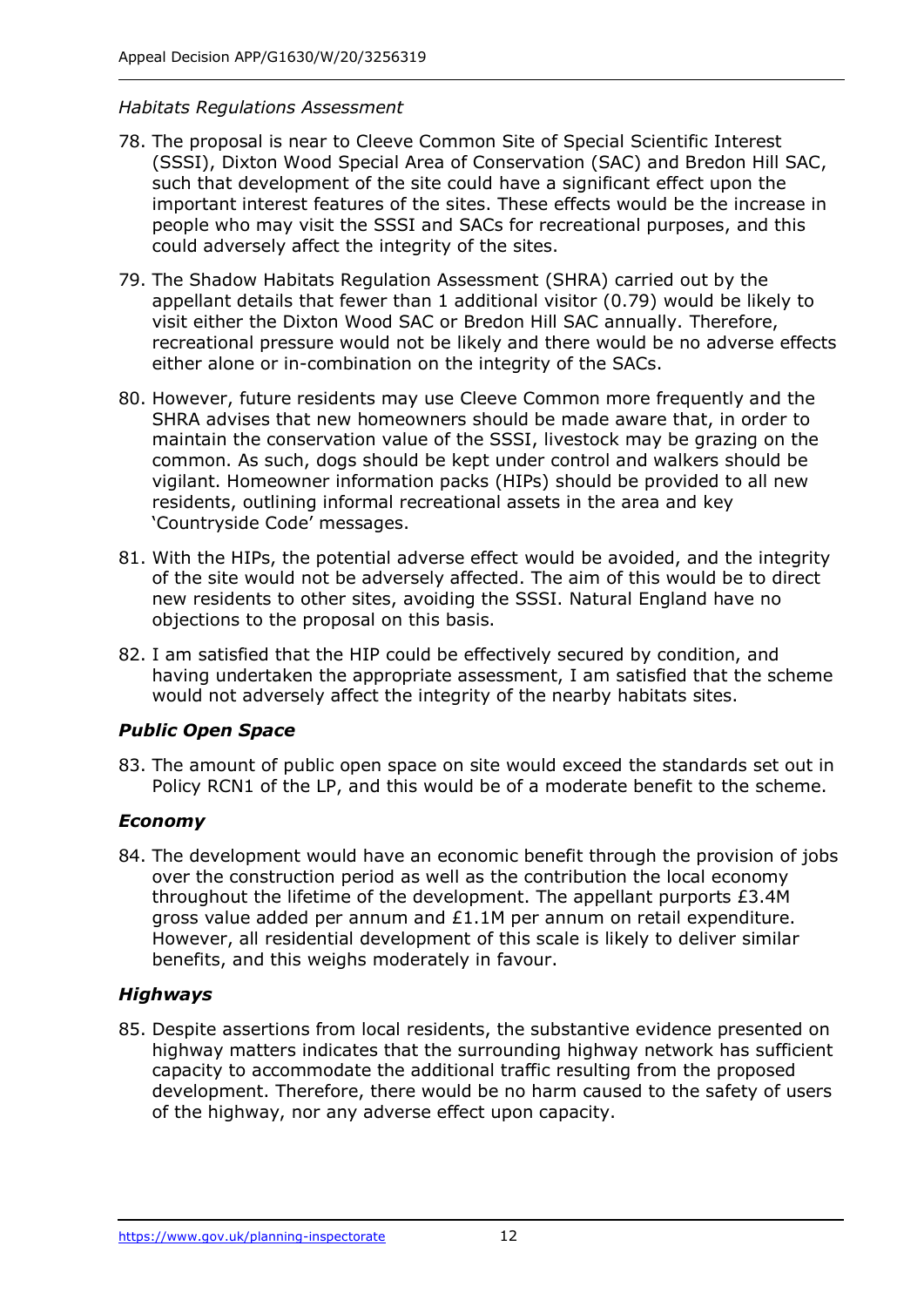## *Planning obligations*

- 86. There are several planning obligations. An agreement with Gloucester County Council obliges the payment of education contributions, a libraries contribution and a travel plan monitoring fee. It also obliges the developer to provide for bus stop upgrade works. The CIL Compliance Statement adequately sets out sufficient justification for the education and libraries contribution and monitoring fees, along with the requirement for bus stop upgrades. All these obligations would be necessary to make the development acceptable, directly related and fairly and reasonably related in scale and kind.
- 87. The travel plan monitoring fee would pay for monitoring associated with the submitted Travel Plan. During the Inquiry, I raised questions over whether the Travel Plan was necessary, given the consultation response from the Council's Highways team. Based on the evidence I heard, the Travel Plan would encourage a modal shift towards sustainable travel, which would be in accordance with the Framework, and thus the obligation would be necessary. Furthermore, access to Bishops Cleeve on the PRoW would be difficult in inclement weather and the Travel Plan could encourage means of transportation other than a private car. Therefore, the monitoring fee would be necessary to make the development acceptable, directly related and fairly and reasonably related in scale and kind.
- 88. A second obligation is with the Council. This would deliver at least 40% affordable housing, the onsite MUGA and LEAP (and their transfer to a management company), along with a refuse and recycling contribution and a monitoring fee. The CIL Compliance Statement submitted with the appeal sets out how each obligation would meet the tests in the CIL Regulations and the Framework. Based on this evidence, I am satisfied that each obligation contained in the second agreement would meet the tests, in that they are all necessary to make the development acceptable, directly related and fairly and reasonably related in scale and kind.
- 89. The last obligation is in a unilateral undertaking, which provides for the MPCA. The Council contests that this would not be compliant with the tests in the Framework. I disagree. Following on from my conclusions on the main issues, the MPCA would deliver a social benefit for the community, providing a meeting place and social focal point for residents of all ages. It would also enable an area where views of the AONB could be appreciated over a longer period than on the existing PRoWs. I consider it would be necessary to make the development acceptable. It is directly related to the development and fairly and reasonably related in scale and kind to the development.

## **Planning Balance**

- 90. The proposal would conflict with the spatial strategy of the area and the NDP. It is clearly not plan-led development. However, given my conclusions on the housing land supply, the policies which govern the spatial strategy and housing development in the area are deemed out of date by Framework paragraph 11 d). Because of the very poor housing land supply position, this indicates that the spatial strategy is not effective and therefore these policies are of limited weight.
- 91. There would be limited harm to landscape character and appearance of the area and the setting of the AONB, and moderate harm to views from the AONB.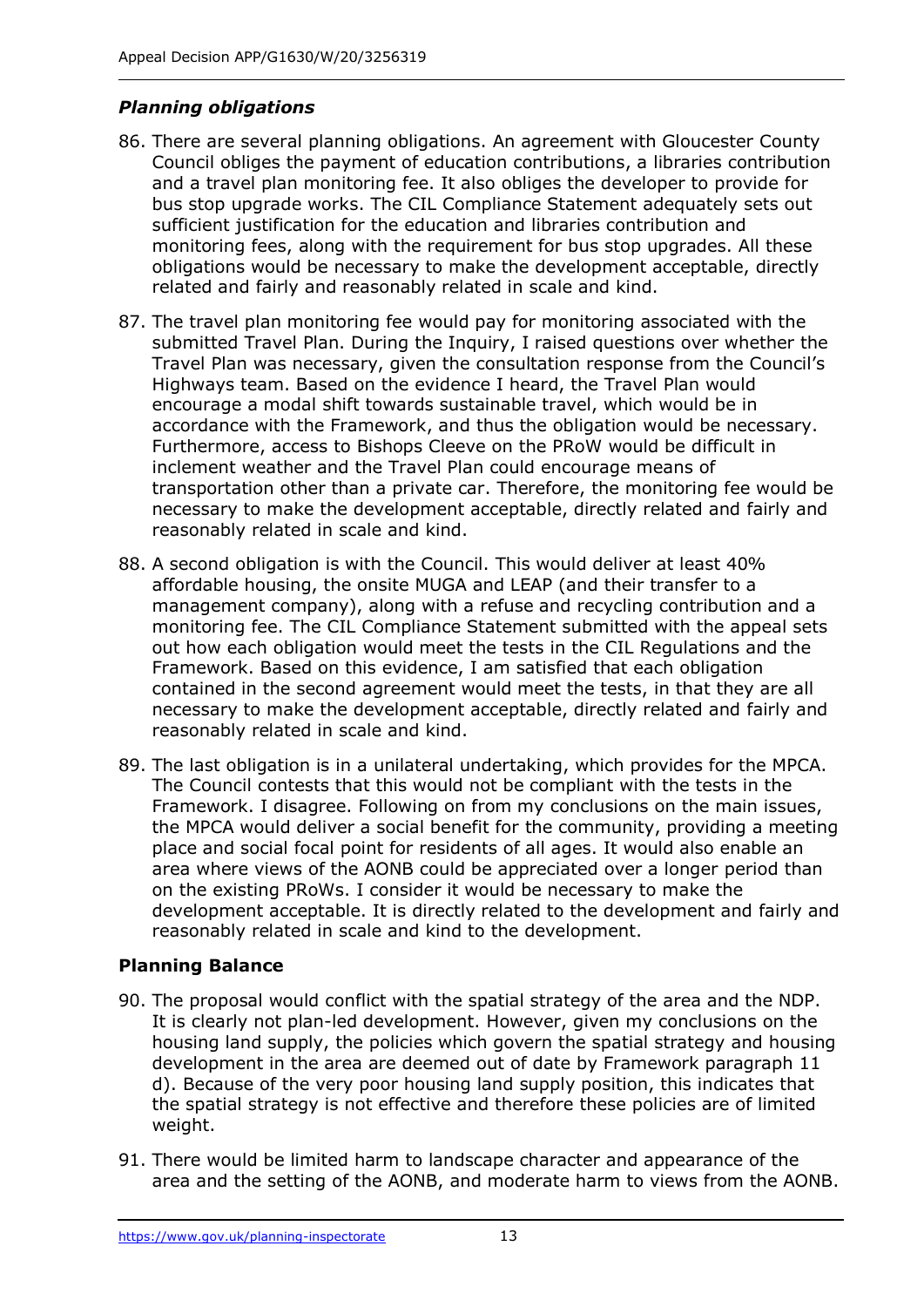This would conflict with the JCS, NDP, LP, Framework 172 and the MP in this regard. However, the harm is limited for the purposes of the character and appearance of the area and this attracts limited weight against the proposal. Nevertheless, I give great weight to the moderate harm to the AONB as required by the Framework.

- 92. In favour of the development is the provision of housing in general, affordable housing, net gains in biodiversity and the delivery of on site facilities that would contribute towards the village's social wellbeing. The delivery of affordable and market housing would be a very significant benefit, of overriding importance when considering the chronic housing land supply position. The net gains in biodiversity are of considerable weight and the on site public open space would be of moderate weight. Additionally, there would be economic benefits during construction and from the additional residents that would contribute towards spending in the area. This is of moderate weight.
- 93. Framework paragraph 11 d) requires permission to be granted unless [i.] the application of policies in the Framework that protect areas or assets of particular importance provides a clear reason for refusing the development proposed. Even giving great weight to the moderate harm to the AONB, it is my view that this does not provide a clear reason for refusing the development.
- 94. Taking account of all the above, the adverse impacts of granting planning permission would not significantly and demonstrably outweigh the benefits, when assessed against the policies in the Framework taken as a whole. As such, the material considerations indicate a decision other than in accordance with the development plan.

## **Conditions**

- 95. In addition to the conditions I have already detailed above, the plans are listed for certainty. Furthermore, a condition requiring general compliance with the illustrative details ensures the reserved matters presented are those envisaged by the Council. Despite the Council's suggestion, reserved matters would include layout, and this would comprise internal access roads such that a separate reserved matter for access would be unnecessary.
- 96. A Construction Ecological Management Plan and a Landscape and Ecological Management Plan are necessary to ensure proper provision is made to safeguard protected species and their habitats. A Construction Method Statement is necessary to reduce the potential impact on the public highway, accommodate the efficient delivery of goods and supplies and ensure the effect upon residential living conditions during construction is not adverse. Archaeological investigations are necessary to ensure any archaeological remains are recorded and investigated.
- 97. To ensure safe access to the site for construction works, a condition requiring the access to be provided is necessary. Foul and surface water details are required to ensure the development is provided with a satisfactory means of drainage. A footpath from the site to nearby roads would need to be installed prior to occupation to ensure safe and suitable access on foot. A lighting scheme is required to safeguard protected species and their habitats, along with ensuring the village remains a low light pollution area.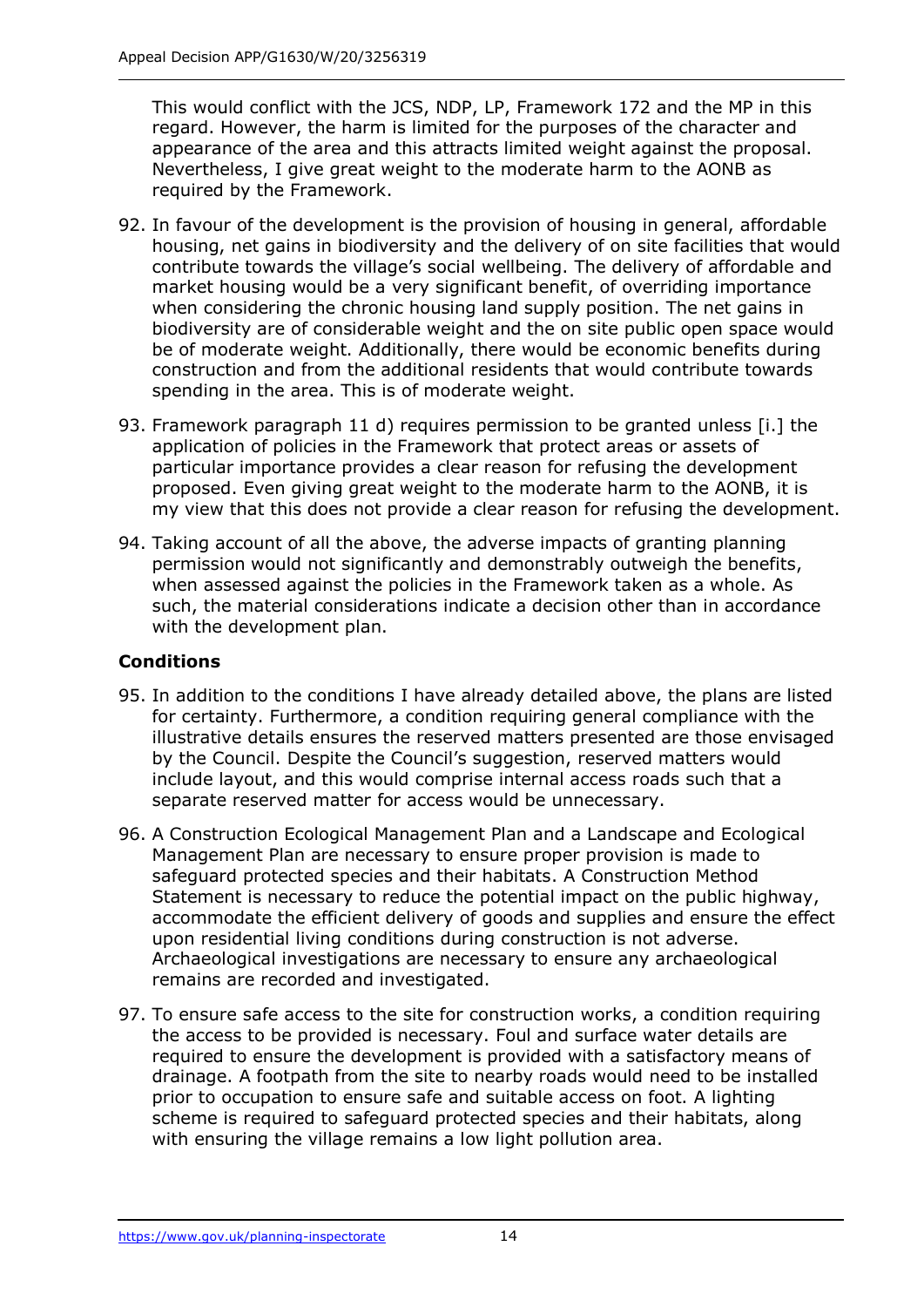- 98. To ensure that an appropriate housing mix is delivered to contribute to the creation of mixed and balanced communities compliant with the NDP, a housing mix statement would be necessary. A Tree Protection Plan and Arboricultural Method Statement to ensures protection of trees. A condition restricting the reserved matters to 50 dwellings is necessary for certainty.
- 99. I have not included conditions relating to proposed ground levels, landscaping and electric vehicle charging, as these details would be proposed at reserved matters, thus they are not necessary. The condition for site waste management has been included in the Construction Method Statement.

## **Conclusion**

100. For the reasons set out above, I conclude that the appeal should be allowed.

*Katie McDonald*

**INSPECTOR**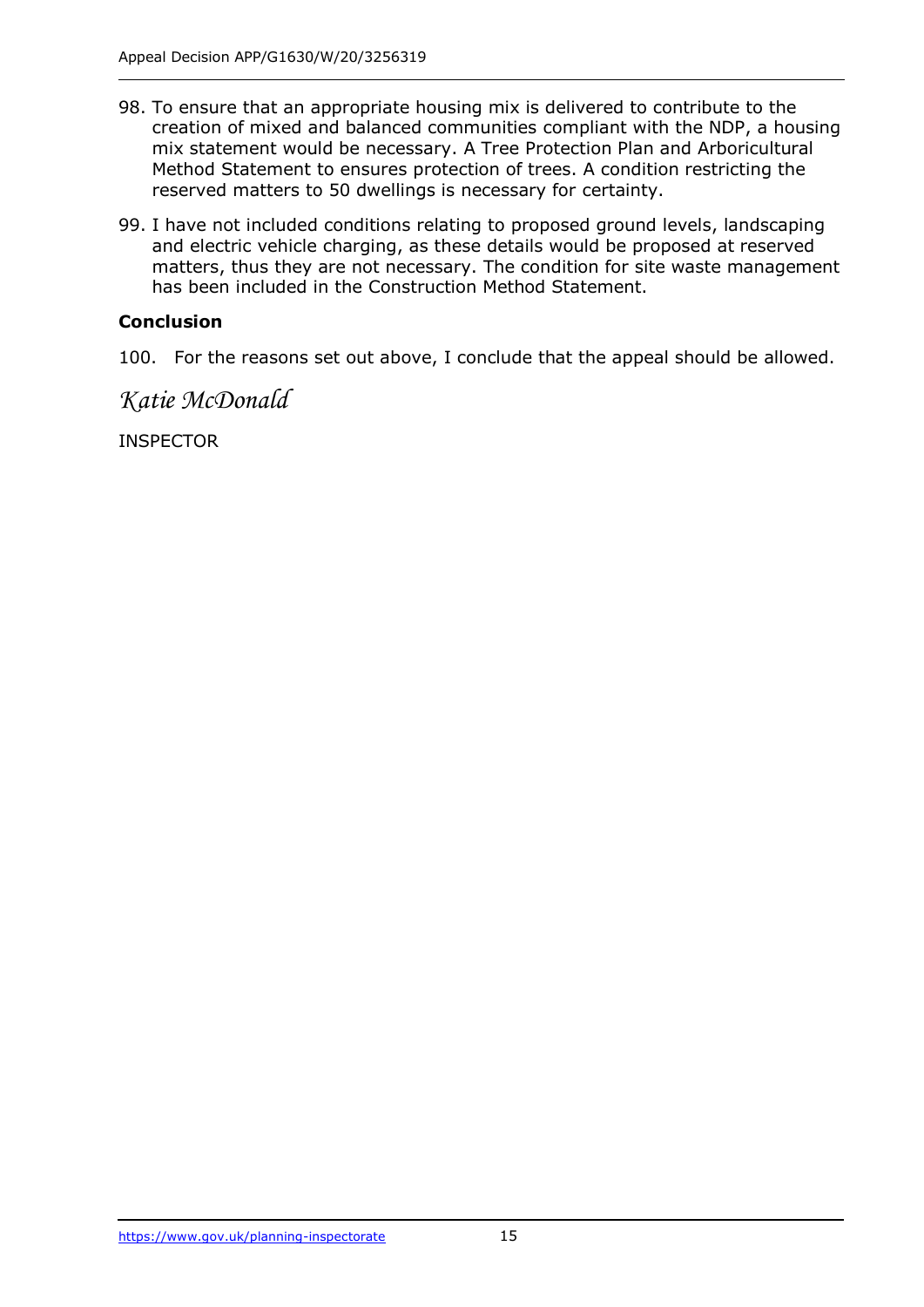## **APPEARANCES**

| For the Local Planning Authority:                  |                                                  |
|----------------------------------------------------|--------------------------------------------------|
| Jeremy Patterson                                   | Solicitor and Principal Planning Lawyer,         |
|                                                    | Tewkesbury Borough Council                       |
| He called                                          |                                                  |
| <b>Phil Williams</b>                               | Council's planning witness                       |
| BA Hons MSC MBA MRTPI                              |                                                  |
| Stuart Ryder                                       | Director, Ryder Landscape Consultants Ltd        |
| BA (Hons) CMLI                                     |                                                  |
| <b>Gary Spencer</b>                                | Planning solicitor, One Legal                    |
| LLB (Hons)                                         |                                                  |
| Keith Warren                                       | Associate Director, Astbury Planning Consultants |
| BA (Hons) Dip TP MRTPI                             |                                                  |
| <b>Stephen Hawley</b>                              | Highways Development Management Team             |
| IENG FIHE MCIHT MTPS                               | Leader, Gloucestershire County Council           |
| Adam White<br><b>MRTPI</b>                         | Senior Planner, Tewkesbury Borough Council       |
| <b>Bryn Howells</b>                                | Housing Strategy and Affordable Housing Officer, |
|                                                    | Tewkesbury Borough Council                       |
| <b>Bridgette Boucher</b>                           | Solicitor, Gloucestershire County Council        |
| For the appellant:                                 |                                                  |
| Killian Garvey of Counsel                          | Instructed by J J Gallagher Limited and Mr       |
|                                                    | <b>Richard Cook</b>                              |
| He called                                          |                                                  |
| Mark Sitch                                         | Senior Partner, Barton Willmore LLP              |
| BSc (Hons) Dip TP MRTPI                            |                                                  |
| <b>Ben Connolley</b>                               | Associate Landscape Architect, The Environmental |
| BSc (Hons) PG DipLA<br><b>CMLI</b>                 | Dimension Partnership Ltd                        |
| <b>Matthew Grist</b>                               | Director, Jubb                                   |
| <b>BSc Dip UD MCIHT MCILT</b>                      |                                                  |
|                                                    |                                                  |
| For the Cotswolds Conservation Board Rule 6 Party: |                                                  |
| John Mills                                         | Planning and Landscape Lead, Cotswolds           |
| BEng (Hons) MSc MRTPI                              | <b>Conservation Board</b>                        |
|                                                    |                                                  |
| <b>Interested parties:</b>                         |                                                  |
| <b>Eddie McLarnon</b>                              | <b>CPRE</b>                                      |
| <b>Simon Tarling</b>                               | Gotherington Parish Council                      |
| Caroline Ryman                                     | Local resident                                   |
| Philip Cule                                        | Local resident                                   |
| Michael Stevens                                    | Local resident                                   |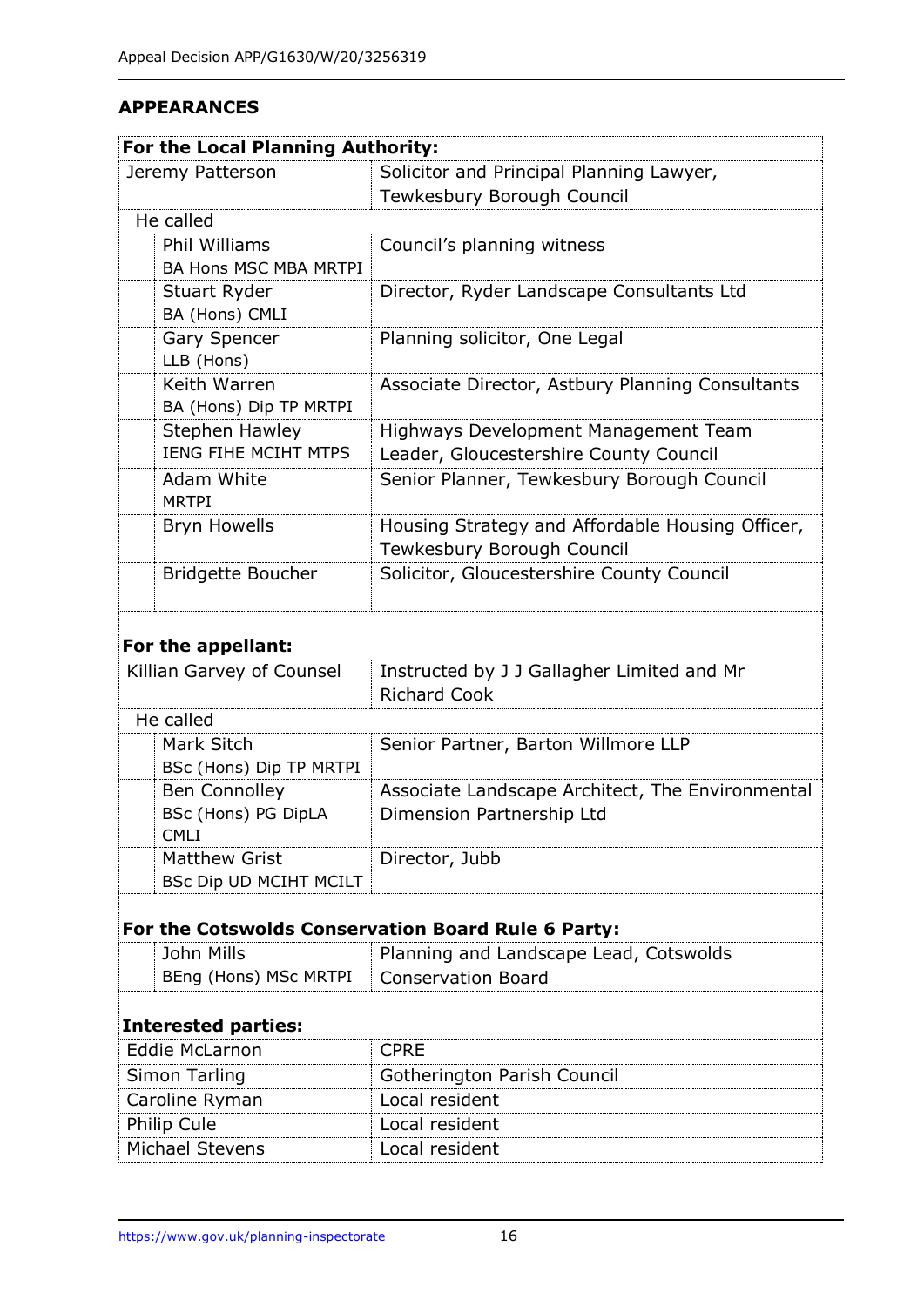## **INQUIRY DOCUMENTS**

| ID1             | <b>Appellant Opening Submissions</b>                                      |
|-----------------|---------------------------------------------------------------------------|
| ID <sub>2</sub> | Local Planning Authority Opening Submissions                              |
| ID3             | Rule 6 Opening Submissions                                                |
| ID4             | Inspector's Report and Secretary of State Decision Letter for             |
|                 | APP/G1630/W/17/3184272                                                    |
| ID <sub>5</sub> | Mr Tarling's submissions                                                  |
| ID <sub>6</sub> | Local Plan Examining Inspector's Preliminary Questions                    |
| ID7             | Tewkesbury Borough Council's response to Examining Inspector's            |
|                 | <b>Preliminary Questions</b>                                              |
| ID <sub>8</sub> | Sport England objection to the details relating to condition 8 (Site Wide |
|                 | Masterplan Document) of planning application re 17/00520/OUT              |
| ID <sub>9</sub> | Suggested site visit points - Mr Tarling                                  |
| ID10            | Written comments from Mr Stevens                                          |
| ID11            | Gotherington Neighbourhood Plan - Report of Examination extract           |
| ID12            | Appellant's note on 5 year housing land supply in the Pre-Submission      |
|                 | Tewkesbury Borough Plan 2011-2031.                                        |
| ID13            | Mrs Ryman's closing statement                                             |
| ID14            | Gotherington Primary School Admissions Policy 2021                        |
| ID15            | Site visit route                                                          |
| ID16            | Cotswolds AONB Landscape Strategy and Guidelines Introduction             |
| ID17            | <b>CPRE</b> statement                                                     |
| ID18            | Rule 6 Closing Submissions                                                |
| ID19            | Local Planning Authority Closing Submissions                              |
| ID20            | <b>Appellant Closing Submissions</b>                                      |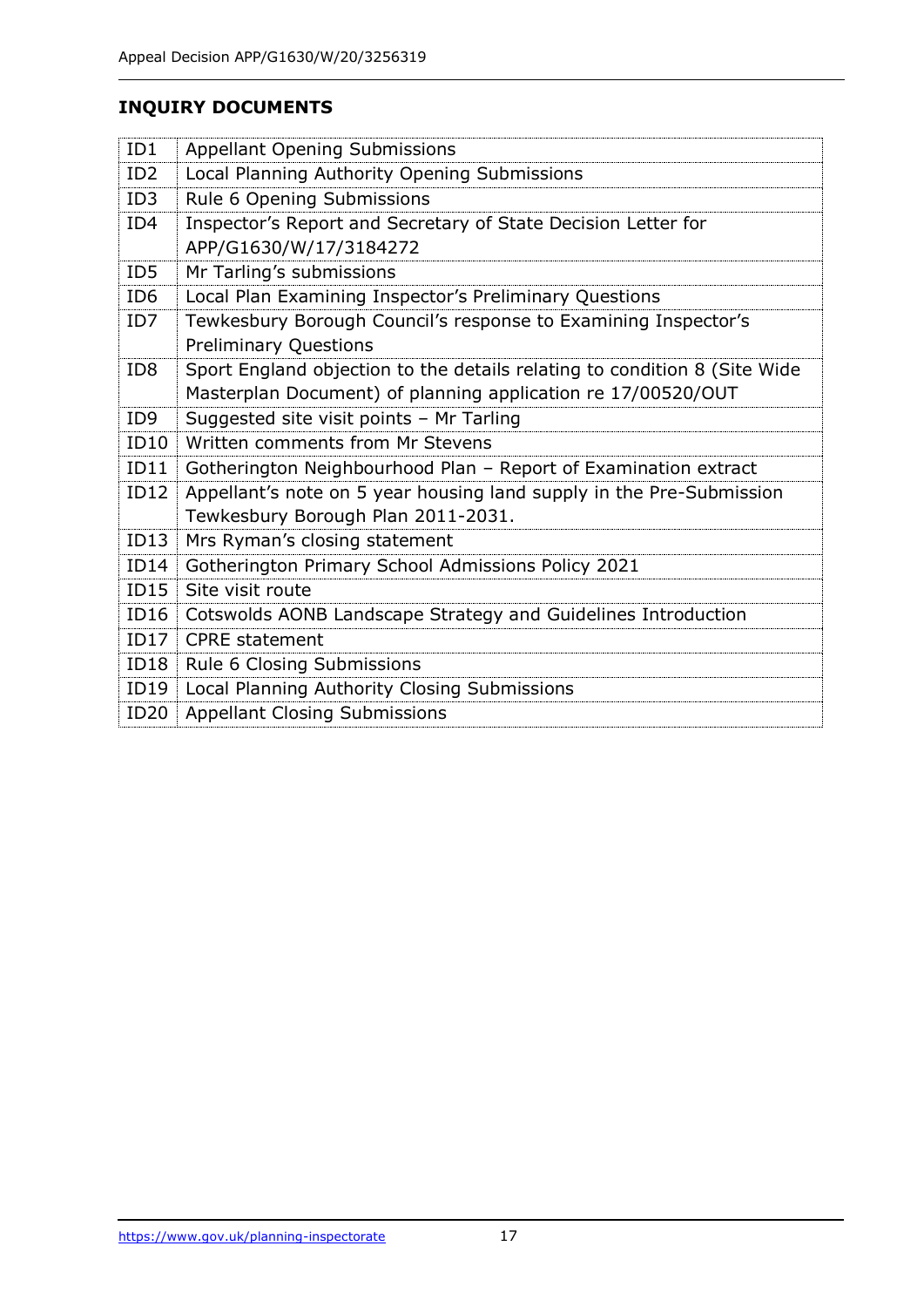## **SCHEDULE OF CONDITIONS**

- 1) Details of the appearance, landscaping, layout, and scale, (hereinafter called "the reserved matters") shall be submitted to and approved in writing by the local planning authority before any development takes place and the development shall be carried out as approved.
- 2) Application for the approval of the reserved matters shall be made to the local planning authority before the expiration of three years from the date of this permission.
- 3) The development hereby permitted shall take place not later than 2 years from the date of approval of the last of the reserved matters to be approved.
- 4) The development hereby permitted shall be carried out in accordance with the following approved plans: Site Location Plan (Drawing No. BM-M-04 Revision B), Land Use Plan (Drawing No. BM-M-02) and Site Access (Drawing No. SK\_002 Revision P1) September 2019.
- 5) No development shall take place until a Construction Ecological Management Plan (CEMP) has been submitted to and approved in writing by the Local Planning Authority. The CEMP shall include, but not limited to the following:
	- i) Risk assessment of potentially damaging construction activities including provisions for protected species,
	- ii) Identification of 'biodiversity protection zones' including (but not exclusively) hedgerows and mature trees,
	- iii) Practical measures (both physical measures and sensitive working practices) to avoid or reduce impacts during construction (may be provided as a set of method statements),
	- iv) The locations and timing of sensitive works to avoid harm to biodiversity features (e.g. daylight working hours only starting one hour after sunrise and ceasing one hour after sunset),
	- v) The times during construction when ecological or environmental specialists need to be present on site to oversee works,
	- vi) Responsible persons and lines of communication,
	- vii) The role and responsibilities on site of an ecological clerk of works (ECoW) or similar person,
	- viii) Use of protective fences, exclusion barriers and warning signs; and
	- ix) Ongoing monitoring, including compliance checks by a competent person(s) during construction and immediately post-completion of construction works.

The approved CEMP shall be adhered to and implemented throughout the construction period in accordance with the approved details.

6) No development shall take place until a Landscape and Ecological Management Plan (LEMP) has been submitted to and approved in writing by the local planning authority. The LEMP shall cover the first ten years of management following the commencement of construction and enabling works. Enhancement measures should be included for existing natural habitats and created habitats, as well as those for protected species. All Ecological enhancements outlined in the LEMP will be implemented as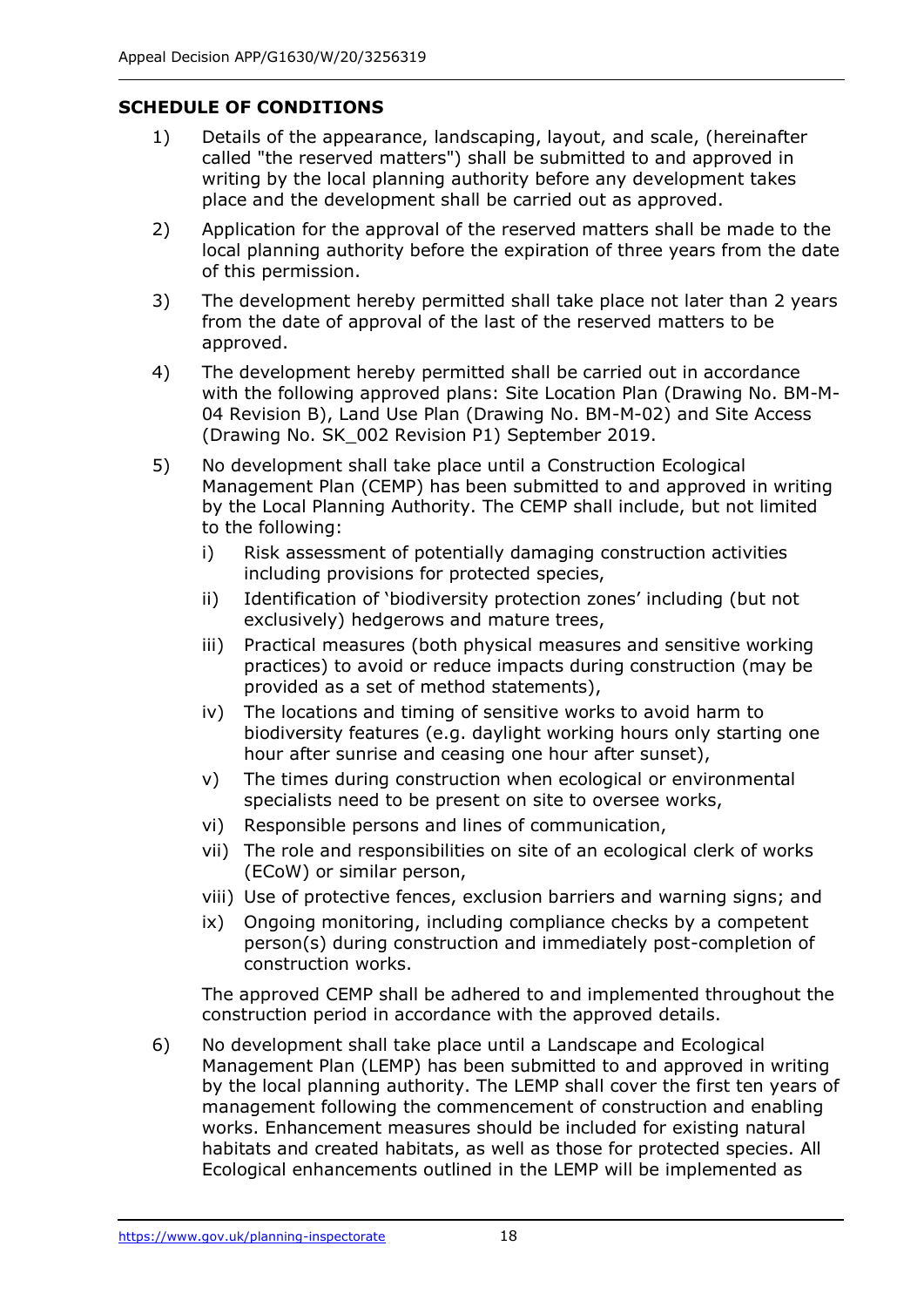recommended in the LEMP and the number and location of ecological features to be installed should be specified.

- 7) No development shall take place until the applicant, or their agents or successors in title, has secured the implementation of a programme of archaeological work in accordance with a written scheme of investigation which has been submitted to and approved in writing by the local planning authority.
- 8) No development shall take place until a Construction Method Statement (CMS) has been submitted to and approved in writing by the local planning authority. The CMS shall:
	- i) provide for the parking of vehicles of site operatives and visitors
	- ii) provide for the loading and unloading of plant and materials
	- iii) provide for the storage of plant and materials used in constructing the development
	- iv) provide for wheel washing facilities
	- v) specify the intended hours of delivery and construction operations
	- vi) include measures to control the emission of dust and dirt during construction
	- vii) a scheme for recycling/disposing of waste resulting from construction works; setting out measures for dealing with such materials to minimise overall waste and to maximise re-use, recycling and recovery in line with the waste hierarchy
	- viii) construction lighting scheme

The approved CMS shall be adhered to throughout the construction period.

- 9) No development above ground level shall commence until the site access has been provided in accordance with the submitted plan SK\_0002 Revision P1. The first 20m of the access road from Ashmead Drive shall be surfaced in a bound material and the access shall be retained and maintained in that form until and unless adopted as highway maintainable at public expense.
- 10) No dwelling hereby permitted shall be occupied until surface water and foul water drainage works shall have been implemented in accordance with details that shall first have been submitted to and approved in writing by the local planning authority. The information submitted shall be in accordance with the principles set out in the approved drainage strategy. The submitted details shall:
	- i) provide information about the design storm period and intensity, the method employed to delay and control the surface water discharged from the site and the measures taken to prevent pollution of the receiving groundwater and/or surface waters
	- ii) include a timetable for its implementation; and,
	- iii) provide, a management and maintenance plan for the lifetime of the development which shall include the arrangements for adoption by any public authority or statutory undertaker and any other arrangements to secure the operation of the scheme throughout its lifetime.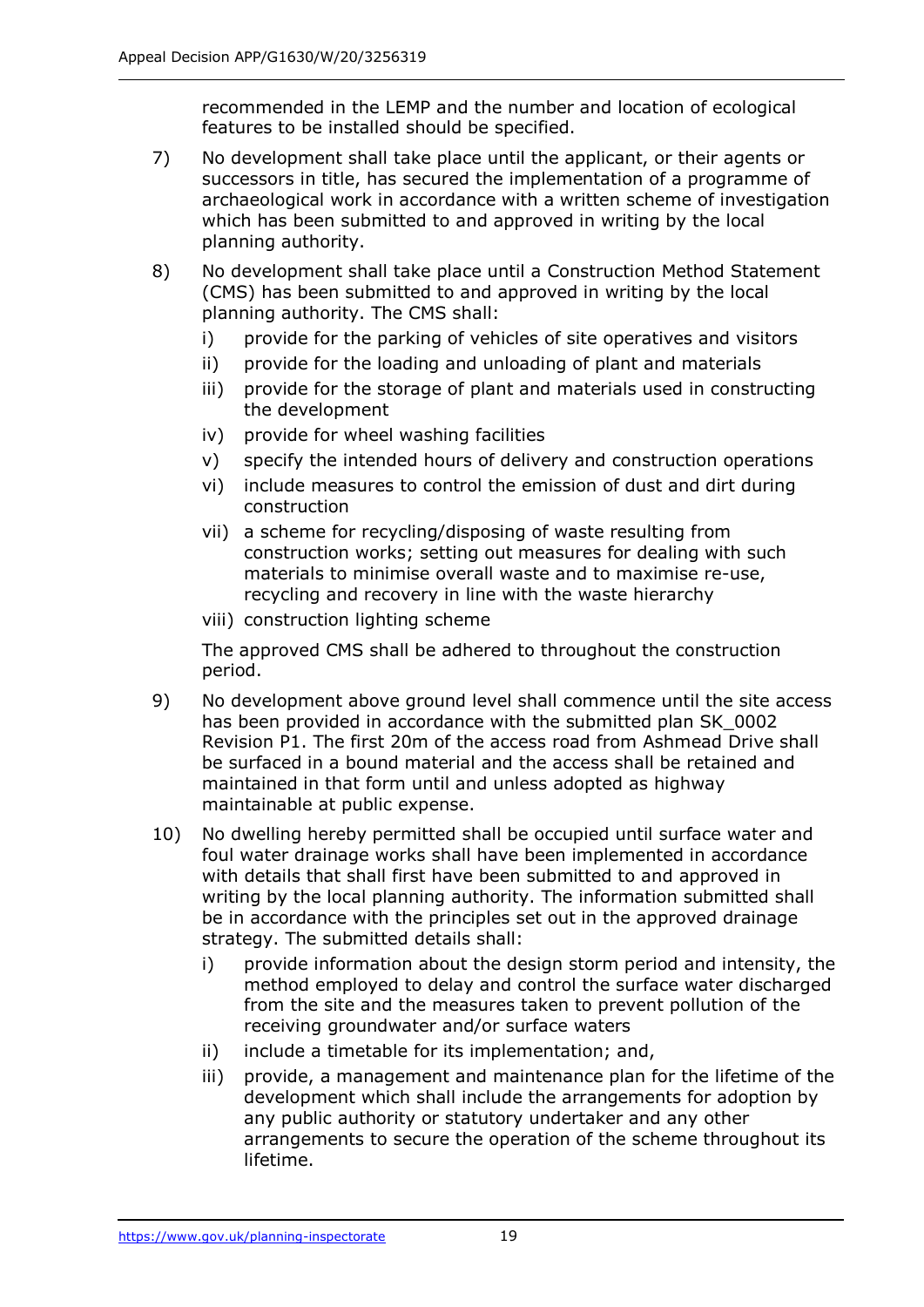- 11) Prior to first occupation of any individual dwelling, a footpath to that dwelling including connections to Aggs Close and Ashmead Drive, shall be completed to a minimum of 2m wide with bound surfacing.
- 12) Prior to first occupation, details of external lighting shall be submitted to and approved in writing by the Local Planning Authority. The details shall clearly demonstrate that lighting will not cause excessive light pollution or disturb or prevent bat species using key corridors, forage habitat features or accessing roost sites. The details shall include, but not be limited to, the following:
	- i) A drawing showing sensitive areas and/or dark corridor safeguarding areas.
	- ii) Description, design or specification of external lighting to be installed including shields, cowls or blinds where appropriate,
	- iii) A description of the luminosity of lights and their light colour including a lux contour map.
	- iv) A drawing(s) showing the location and where appropriate the elevation of the light fixings.
	- v) Methods to control lighting control (e.g. timer operation, passive infrared sensor (PIR)).

All external lighting shall be installed in accordance with the specifications and locations set out in the approved details. These shall be maintained thereafter in accordance with these details.

- 13) Prior to first occupation, a Homeowner Information Pack (HIP) setting out the location and sensitivities of the Cleeve Common Site of Special Scientific Interest shall be submitted to and approved in writing by the local planning authority. The HIP shall include reference to the sensitivities of the sites, messages to help the new occupiers and their families enjoy informal recreation at the site and how to avoid negatively affecting it, alternative locations for recreational activities and off road cycling and recommendations to dog owners for times of year dogs should be kept on lead when using the site (i.e. to avoid disturbance to livestock). Two copies of the HIP shall be provided to all future residents prior to occupation of each dwelling.
- 14) The approved Travel Plan (Reference: 15163-TA-V2) shall be implemented in accordance with the details and timetable therein, and shall be continued thereafter with the exception that the Travel Plan monitoring period shall be a minimum of 5 years.
- 15) Applications for the approval of the reserved matters shall be generally in accordance with the principles and parameters described in the Design and Access Statement (October 2019) and the Illustrative Site Layout BM-M-01 Revision A.
- 16) The reserved matters shall include a Housing Mix Statement to setting out an appropriate mix of dwelling sizes, types and tenures to be provided on site that will contribute to a mixed and balanced housing market. It will address the needs of the local area and of older people, as set out in the local housing evidence base, including the most up-to-date Strategic Housing Market Assessment for the area at the time of the submission of the relevant reserved matters. The development shall be implemented in accordance with the approved Housing Mix Statement.